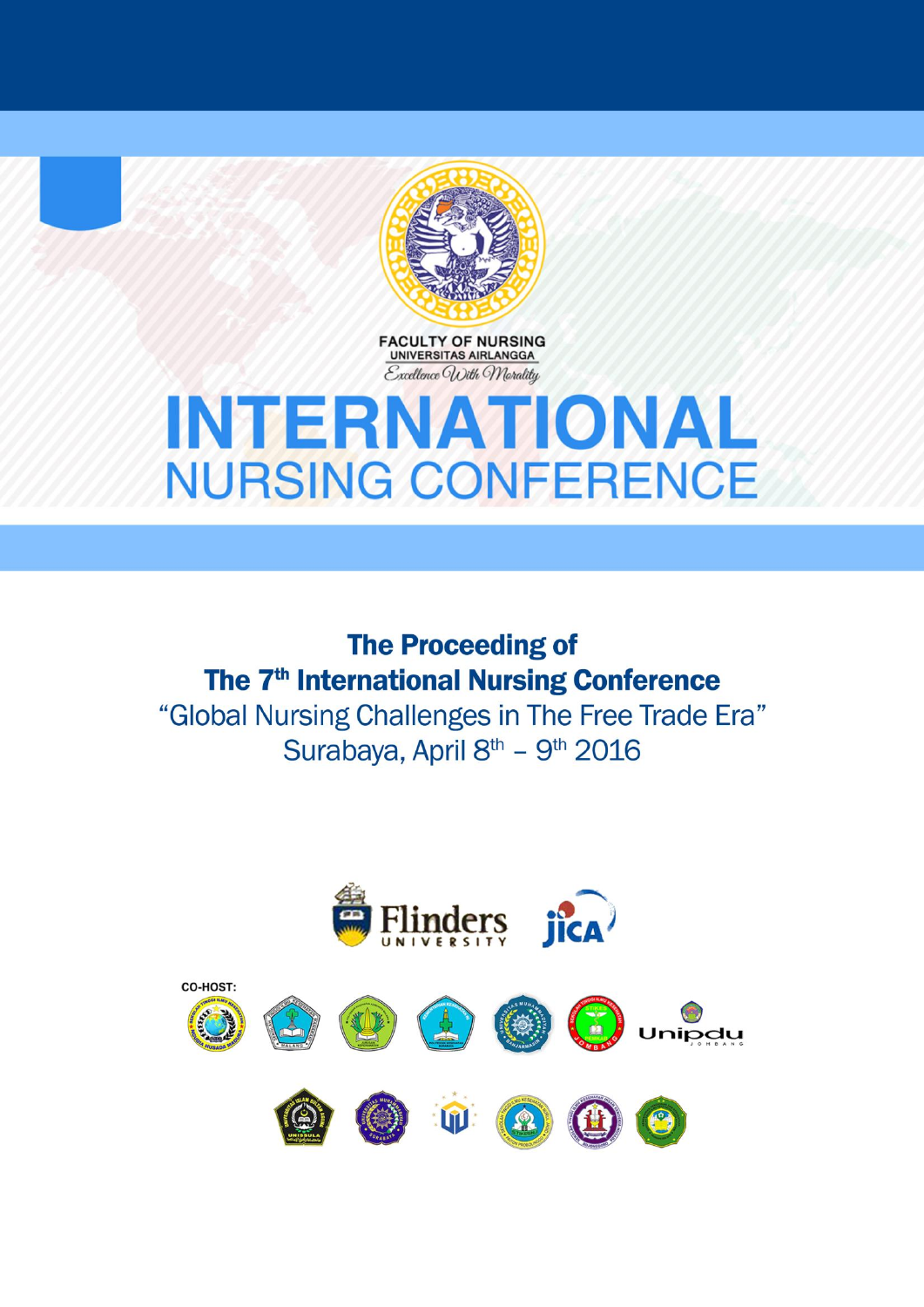The Proceeding of  $7<sup>th</sup>$  International Nursing Conference: *Global Nursing Challenges in The Free Trade Era*

Fakultas Keperawatan Universitas Airlangga



Hak Cipta © 2016. Fakultas Keperawatan Universitas Airlangga Surabaya Kampus C Mulyorejo Surabaya 60115 Telp. : (031)5913754, 5913257 Faks. : (031)5913752 Website : http:/ners.unair.ac.id Email : dekan@fkp.unair.ac.id

Hak cipta dilindungi undang-undang. Dilarang memperbanyak sebagian atau seluruh isi buku ini dalam bentuk apapun, baik secara elektronis maupun mekanis, termasuk tidak terbatas pada memfotokopi, merekam, atau dengan menggunakan sistem penyimpanan lainnya, tanpa izin tertulis dari Penerbit.

### **UNDANG-UNDANG NOMOR 19 TAHUN 2002 TENTANG HAK CIPTA**

- 1. Barangsiapa dengan sengaja dan tanpa hak mengumumkan atau memperbanyak sutu Ciptaan atau memberi izin untuk itu, dipidana dengan pidana penjara paling lama **7 (tujuh) tahun** dan/atau denda paling banyak **Rp. 5.000.000.000,00 (lima miliar rupiah)**
- 2. Barangsiapa dengan sengaja menyiarkan, memamerkan, mengedarkan, atau menjual kepada umum suatu Ciptaan atau barang hasil pelanggaran Hak Cipta atau Hak Terkait sebagaimana dimaksud diatas, dipidana dengan pidana penjara paling lama **5 (lima) tahun** dan/atau denda paling banyak **Rp 500.000.000,00 (lima ratus juta rupiah)**.

Fakultas Keperawatan Universitas Airlangga

The Proceeding of  $7<sup>th</sup>$  International Nursing Conference: *Global Nursing Challenges in The Free Trade Era*

716 hlm, 21 x 29,7 cm

ISSN : 2407-0629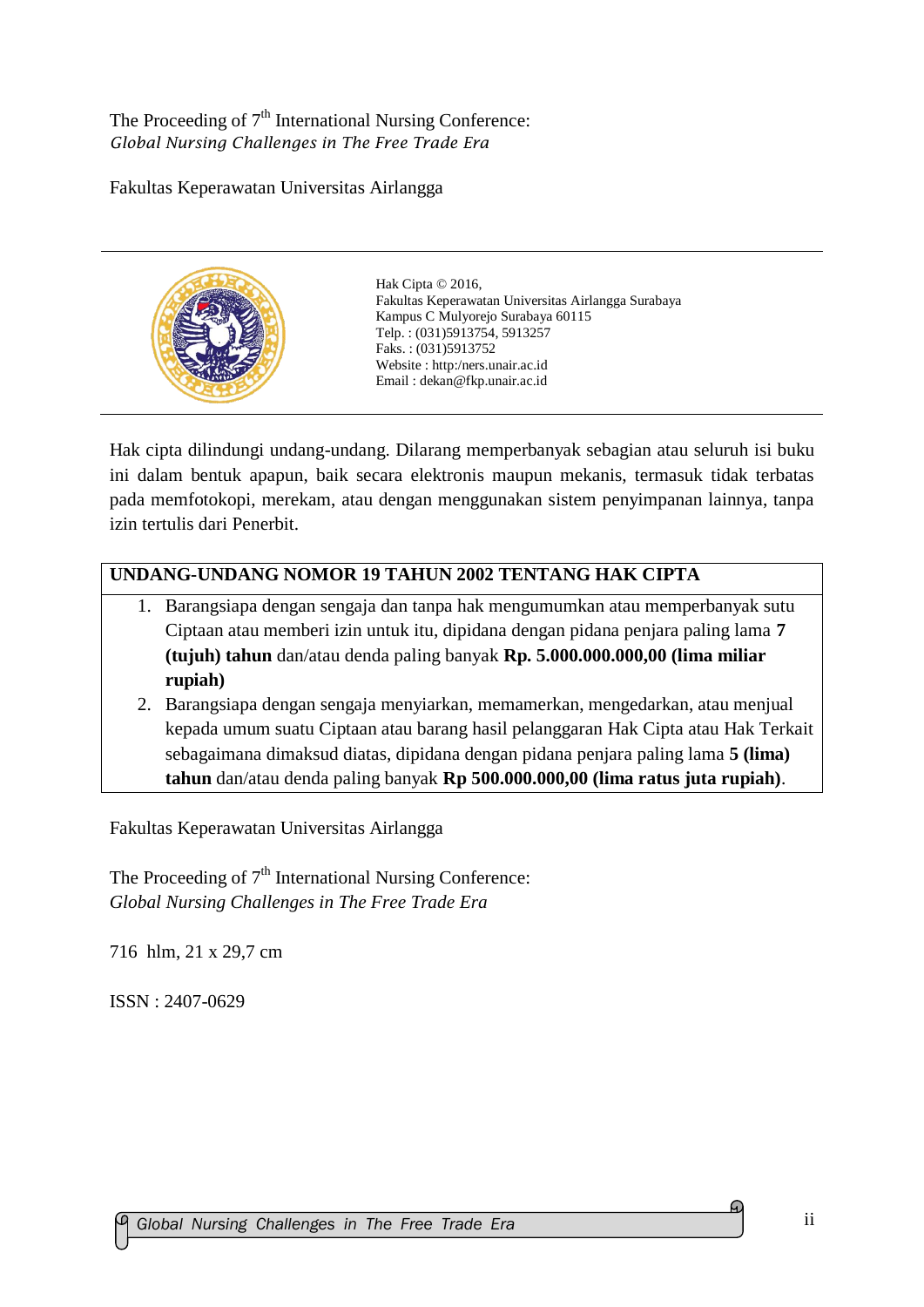# **CONTENTS**

### Keynote Speaker : Junaidi Khotib, S.Si, M.Kes., PhD

| Speaker 5: Kristen Graham, RN, RM, MNg, MPH&TM, MPEd&Tr, GDipMid, GDipHSc 13 |  |
|------------------------------------------------------------------------------|--|
|                                                                              |  |
|                                                                              |  |
|                                                                              |  |
|                                                                              |  |
|                                                                              |  |
|                                                                              |  |
|                                                                              |  |
|                                                                              |  |

 $\mathfrak{Q}$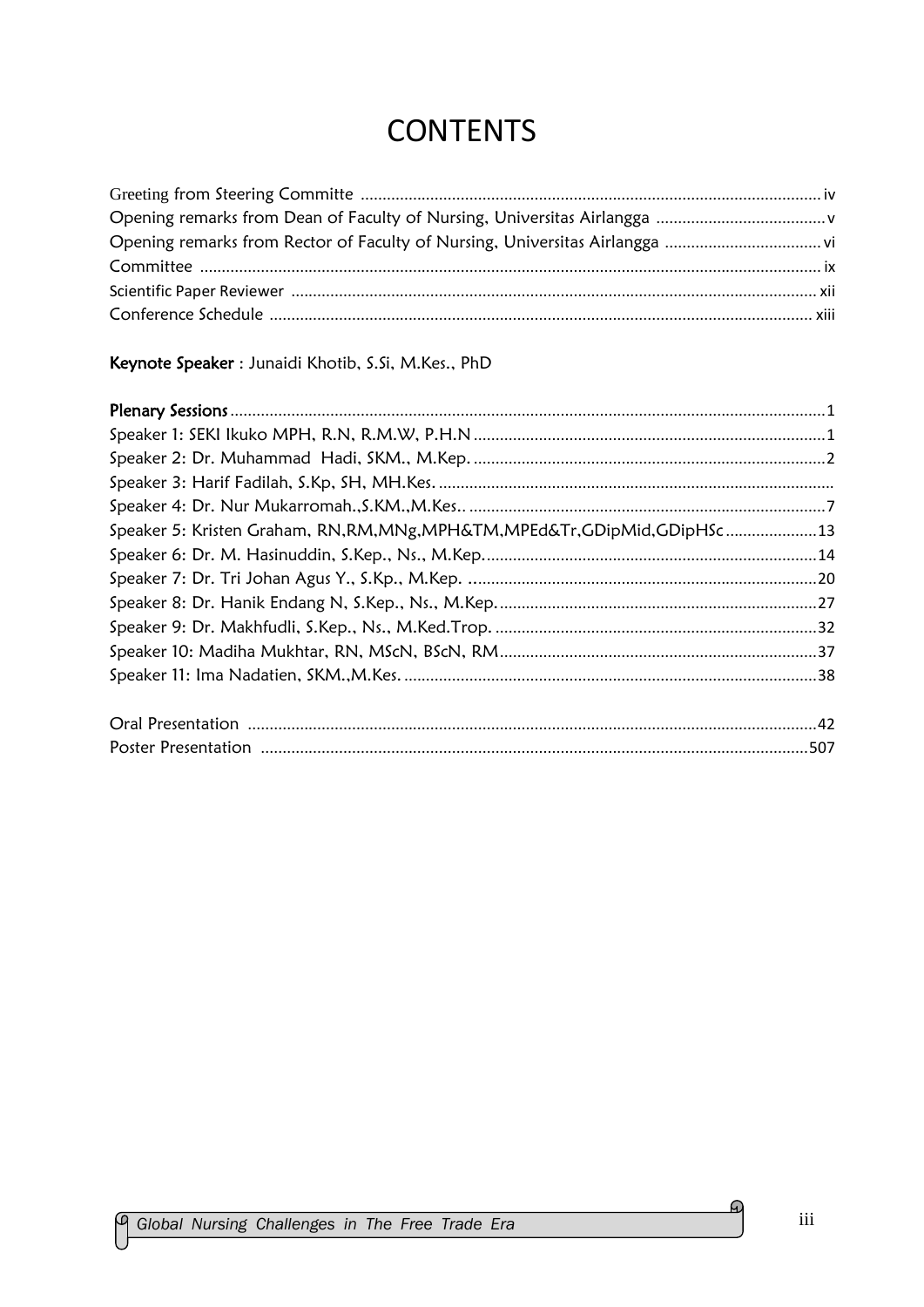# GREETING FROM STEERING COMMITTEE

Assalamualaikum Warahmatullahi Wabarakatuh

Honorable Rector of Universitas Airlangga Honorable Dean of Faculty of Nursing, Universitas Airlangga Honorable Head of Co-Host Institutions Distinguished Speakers and all Participants

Praise the presence of God Almighty, for his mercy so that Faculty of Nursing Universitas Airlangga can organized The 7<sup>th</sup> International Nursing Conference on the theme "The Global Nursing Challenges in The Free Trade Era". Welcome in Surabaya, City of Heroes Indonesia.

This international nursing conference is conducted in cooperation with 12 nursing schools throughout the nation. These institutions are the Faculty of Nursing and Midwifery Universitas Nahdlatul Ulama Surabaya, Faculty of Health Science Universitas Muhammadiyah Surabaya, STIKES Ngudia Husada Bangkalan, STIKES Pemerintah Kabupaten Jombang, STIKES Maharani Malang, Poltekkes Kementerian Kesehatan Malang, Poltekkes Kementerian Kesehatan Surabaya, Faculty of Health Science Universitas Islam Sultan Agung Semarang, Faculty of Health Science Universitas Pesantren Tinggi Darul Ulum Jombang, STIKES Insan Cendekia Husada Bojonegoro, STIKES Nurul Jadid Probolinggo, STIKES YARSI Mataram, and Faculty of Nursing Universitas Muhammadiyah Banjarmasin. Fortunately, this international nursing conference also supported by our partner institutions abroad: Flinders University\* (Australia), and Japan International Cooperation Agency (JICA); and also by professional and other organisations including: AINEC\* (The Association of Indonesian Nurse Education Center), Ibne-Seina Hospital & Research institute Multan (Pakistan) and INNA\* (Indonesian National Nurses Association).

Participants of this conference are lecturers, nurses, students both from clinical and educational setting, regional and overseas area.

Finally, I would like to thanks to all speakers, participants, co-host institutions and sponsors so that this conference can be held succesfully.

Please enjoy the international conference, i hope we all have a wonderful experience at the conference.

Wassalamualaikum Warahmatullahi Wabarakatuh

Steering Committee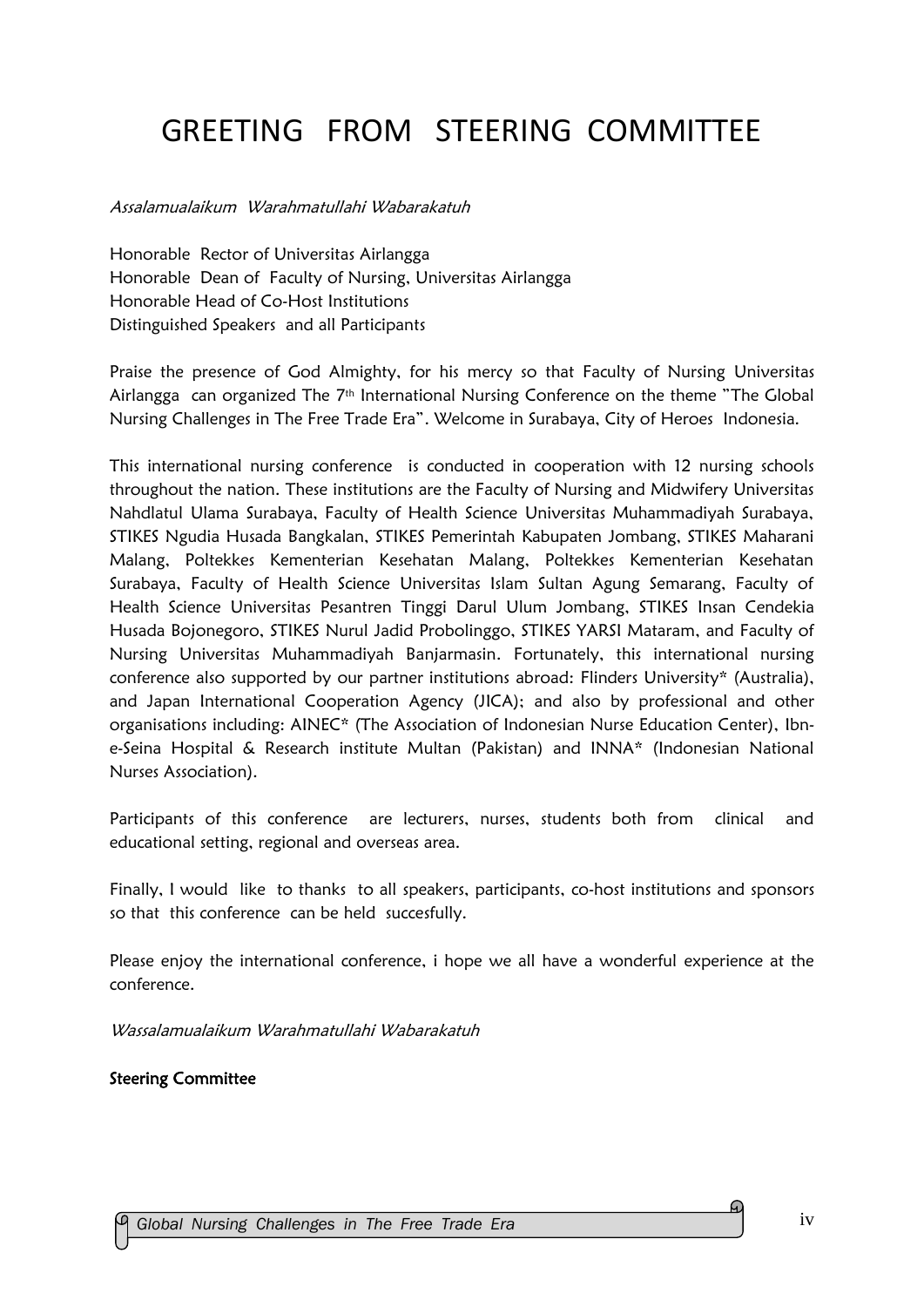# OPENING REMARK FROM THE DEAN OF FACULTY NURSING

#### Assalamualaikum Warahmatullahi Wabarakatuh

Honorable Rector of Universitas Airlangga Distinguished speakers and all Participants

First of all I would like to praises and thanks to God for the blessing and giving us the grace to be here in a good health and can hold this conference together. Secondly, it is a great privilege and honor for us to welcome every one and thank you very much for your participation and support for the 7<sup>th</sup> International Nursing "The Global Nursing Challenges in The Free Trade Era".

Globalization opens opportunities for nurses to compete with other nurses and work abroad. Nurses should constantly improve their competency in providing excellent nursing care. The sustainability of education related to the latest science and nursing knowledge is very important for all nurses who are working in the clinic, community, and educational nursing system, to enhance their competencies

Research and education into clinical and community practice is very important to enhance nursing competencies with nurse colleagues in the international sphere. Indonesia face problems such low frequency of nursing conference, number of researches, also international publications. This problem can hinder quality improvement of nursing services.

Along with Universitas Airlangga vision to become a world class university and enter top World University Ranking, Faculty of Nursing, participates actively in reaching the vision. To achieve World Class University ranking, faculty needs to meet the standards of World's top Universities such as Academic reputation, employer reputation, publication, faculty standard ratio, international students and exchange. International Nursing Conference is one of the few strategies that have been implemented by the faculty to increase Publication standard.

In 2016, the Faculty of Nursing Universitas Airlangga started to collaborate with 12 nursing schools throughout the nation that have the same concern to overcome the situations. These institutions including Faculty of Nursing and Midwifery Universitas Nahdlatul Ulama Surabaya, Faculty of Health Science Universitas Muhammadiyah Surabaya, STIKES Ngudia Husada Bangkalan, STIKES Pemerintah Kabupaten Jombang, STIKES Maharani Malang, Poltekkes Kementerian Kesehatan Malang, Poltekkes Kementerian Kesehatan Surabaya, Faculty of Health Science Universitas Islam Sultan Agung Semarang, Faculty of Health Science Universitas Pesantren Tinggi Darul Ulum Jombang, STIKES Insan Cendekia Husada Bojonegoro, STIKES Nurul Jadid Probolinggo, STIKES YARSI Mataram, and Faculty of Nursing Universitas Muhammadiyah Banjarmasin. Under the concern of long commitment for better health outcome of Indonesia, the Faculty of Nursing Universitas Airlangga once more aims to elaborate with the aforementioned institutions and international universities through holding an international nursing conference. The international universities include: Flinders University\* (Australia), Japan International Cooperation Agency (JICA); and professional organisations including: AINEC\* (The Association of Indonesian Nurse Education Center), Ibn-e-Seina Hospital & Research institute Multan (Pakistan) and INNA\* (Indonesian National Nurse Association).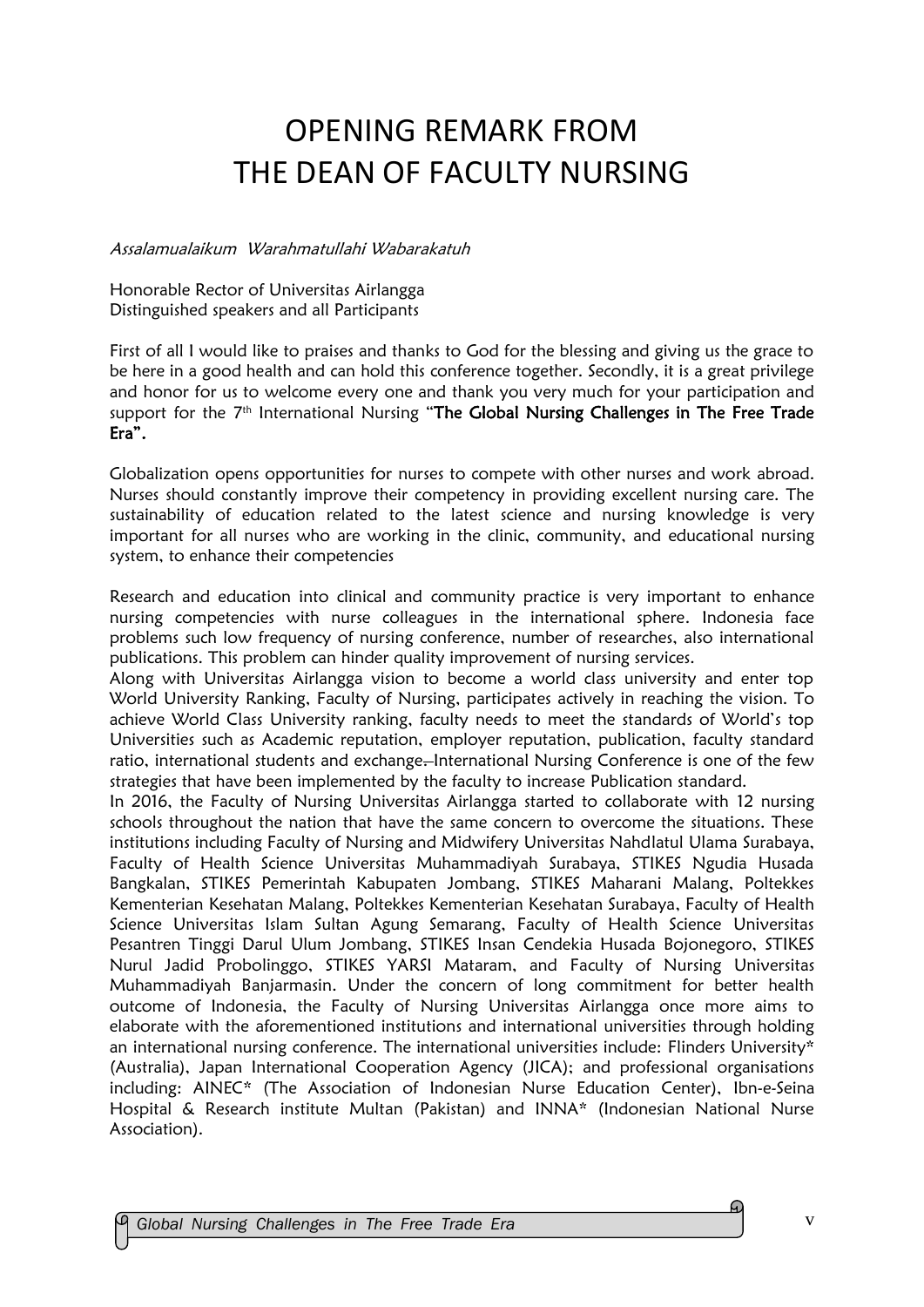Finally, I would like to thanks to all speakers, participants, and sponsorships that helped the success of this event. I hope that this conference have good contribution in increasing the quality of nursing and nursing care.

Please enjoy the international conference. I hope, we all have a wonderful time at the conference.

Wassalamualaikum Warahmatullahi Wabarakatuh

#### Prof. Dr. Nursalam, M.Nurs (Hons)

Dean, Faculty of Nursing Universitas Airlangga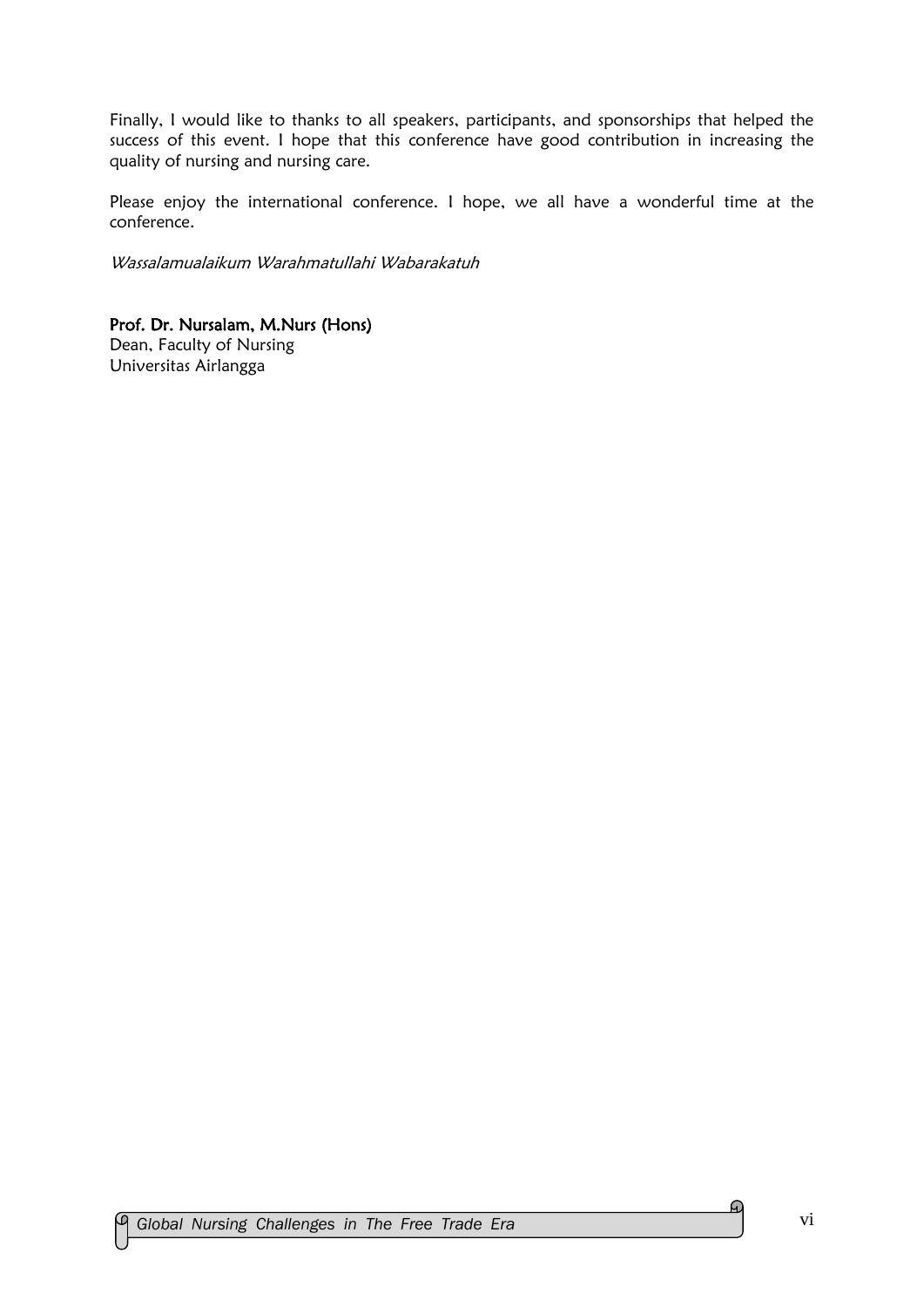# OPENING SPEECH UNIVERSITAS AIRLANGGA RECTOR

Assalamu'alaikum wa-rahmatullahi wa-barakatuh. May the peace, mercy and blessings of Allah be upon you.

Alhamdulillah! Praise be to Allah, the Almighty which gives us the opportunity to gather here in "THE 7TH INTERNATIONAL NURSING CONFERENCE". Let us also send shalawat and salam to our Prophet Muhammad SAW (Praise Be Upon Him): Allaahumma shalli 'alaa Muhammad wa 'alaa aali Muhammad. May Allah give mercy and blessings upon Him.

Ladies and Gentlemen,

 "Everything changes and only the change itself remain unchanged," that is some words of wisdom reminding us to the absolute truth that there is no such thing in this world can hold back the tide of change.

Nursing Education, as a professional field, inevitably has to improve along with the changes. And if it is possible, it should always be vigilant to anticipate a period of change ahead.

In this regard, we are already in 'THE FREE TRADE AREA'. It is one of those changes and we have to deal with the problems of its implementation. Related to these problems, we expect universal Nursing Education to be able to provide attention to all aspects of public healthcare services, anywhere and in any social classes. Therefore, let us always make efforts to quality improvements, such as in the relationship between nurses and the patients, disease prevention, and patients' treatments.

Ladies and Gentlemen,

Higher education on Nursing has its strategic roles to achieve excellent public healthcare services. Therefore, its education format must be flexible, able to adapt and anticipate any influences such as from boundless improvements of technology, economy, politics, culture and other aspects of development. At this point, joint-researches or joint-programs, seminars, scientific publications, or any other collaborations should be conducted more frequently by all nursing higher education institutions. These advance steps are necessary to achieve "Healthy Global Communities" sooner.

As a result, let us exploit these changes around us to create a condition where the quality of public healthcare service is so high that it brings happiness to all. Thus, competence's improvement of all nursing students is indispensable. This improvement, of course, should be synchronized with the changes in all aspects. Let us optimally develop this nursing science by maintaining connections and cooperation with other institutions and finding opportunities for future collaborations with others.

Ladies and Gentlemen,

The organization of this international nursing conference must be appreciated. Firstly, because it is the seventh time of the conference organization. Secondly, the theme of this conference, "THE GLOBAL NURSES CHALLENGES IN THE FREE TRADE ERA", has a strong sense of urgency and very appropriate at this moment.

Therefore, I would like to express my deepest gratitude to the organizing committee, the nursing education institutions- domestic or international-, all the keynote speakers and other parties which support this splendid conference.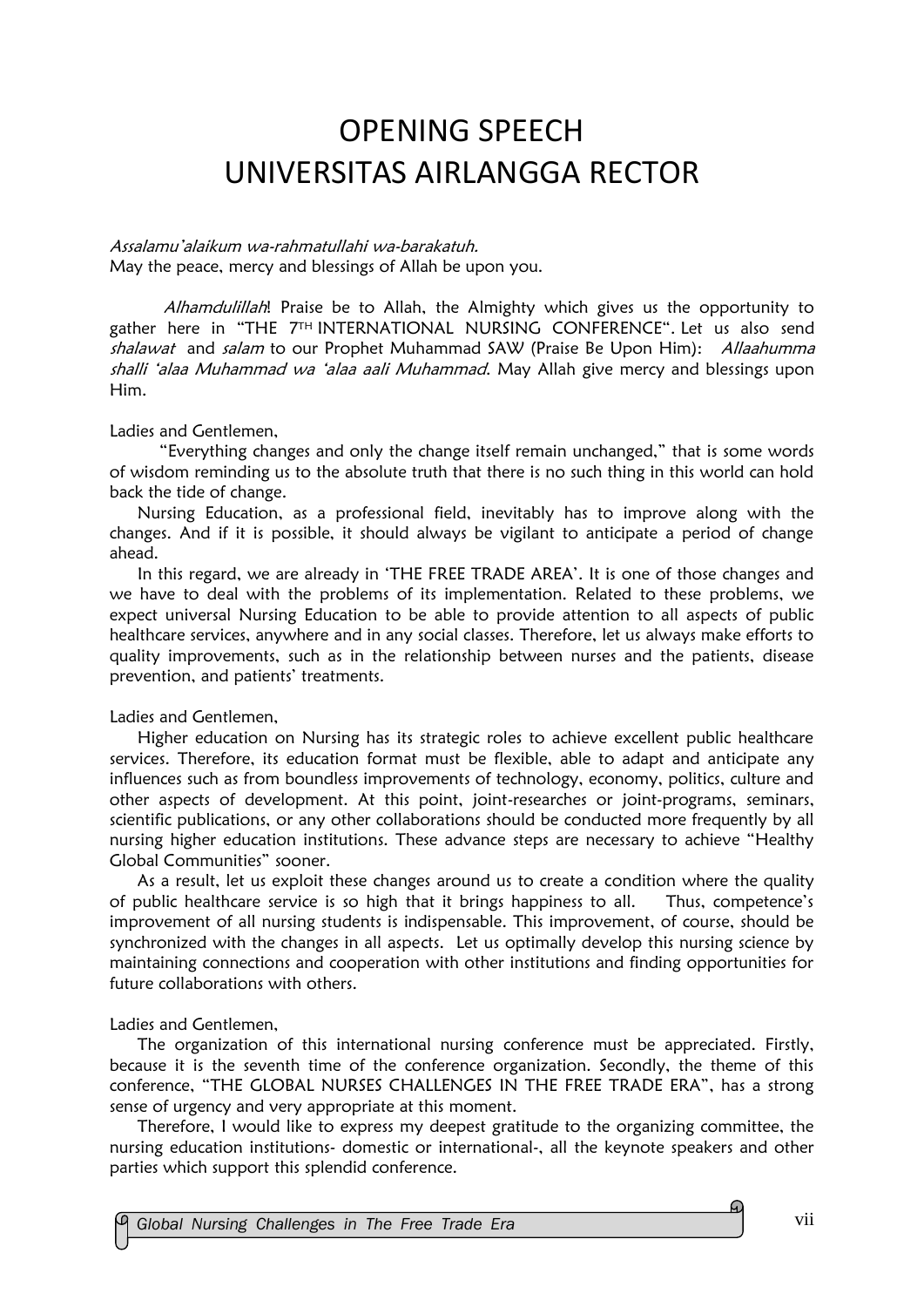We extend a warm welcome to all delegates and those who have travelled from foreign parts. We hope that your attendance will be rewarded academically, that you will make new friends and that you will be fulfilled through the conference activities and the artistic delights of Surabaya.

Ladies and Gentlemen,

Merely to expect Allah gracious blessings, I hereby officially open this "SEVENTH INTERNATIONAL NURSING CONFERENCE" by saying grace: "Bismillahirrahmanirrahim". May the objectives of this organization fulfilled and the conference be a success. Therefore let us again say: Alhamdulillah! Praise be to Allah.

Wassalamu'alaikum wa-rahmatullahi wa-barakatuh. Universitas Airlangga Rector,

Prof. Dr. Moh. Nasih, SE., MT., Ak., CMA.

NIP. 196508061992031002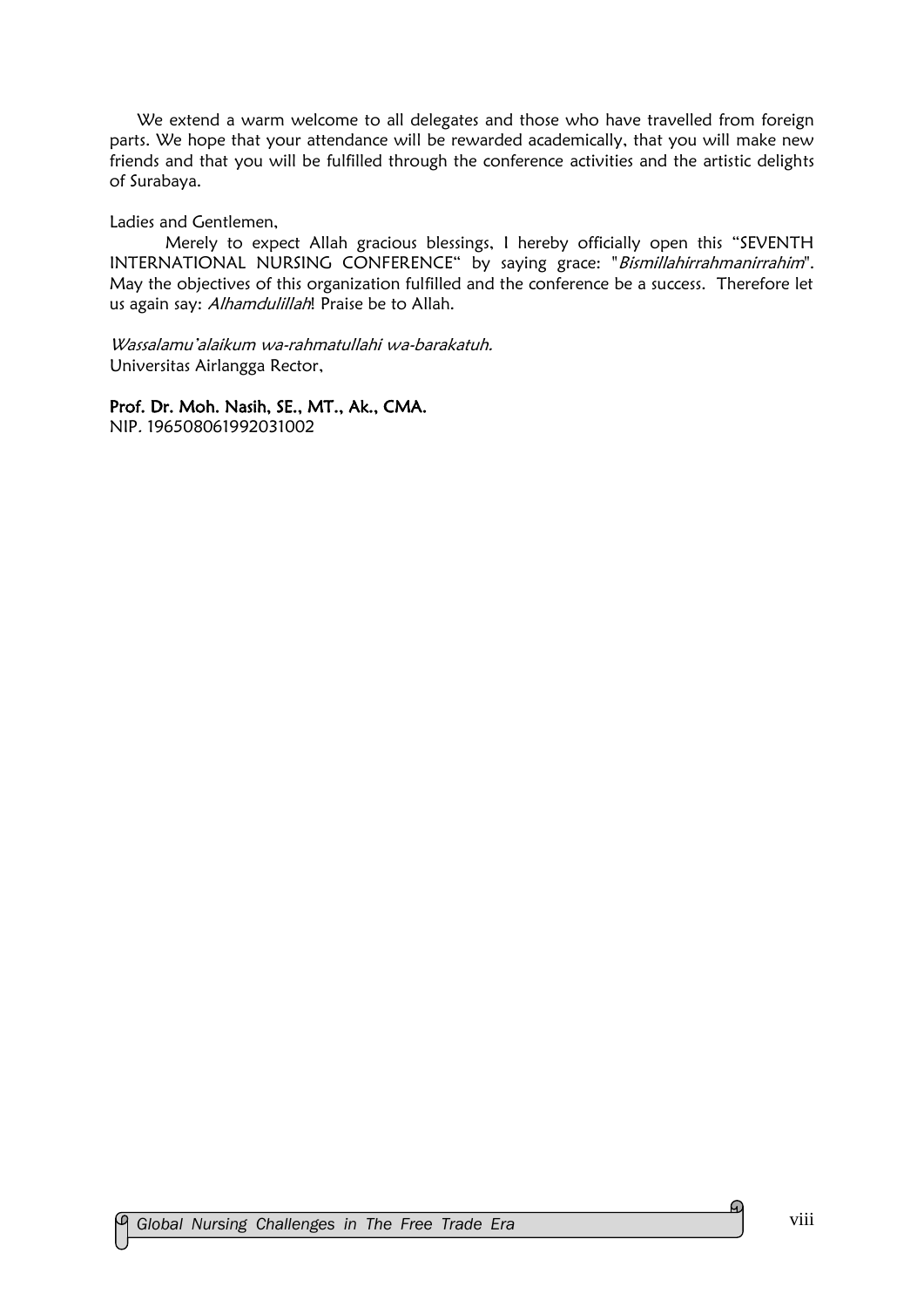# **COMMITTEE**

| Patron<br>Advisor                                     | Rector of Universitas Airlangga<br>$\ddot{\cdot}$<br>Prof. Dr. Nursalam, M.Nurs (Hons)<br>÷<br>Dean Faculty of Nursing, Universitas Airlangga<br>Dean Faculty of Nursing and Midwifery Universitas Nahdlatul Ulama<br>Surabaya<br>Dean Faculty of Health Science Universitas Muhammadiyah<br>Surabaya<br>Head of STIKES Ngudia Husada Bangkalan<br>Head of STIKES Pemerintah Kabupaten Jombang<br>Head of STIKES Maharani Malang<br>Head of Nursing Programme Poltekkes Kementerian Kesehatan<br>Malang<br>Head of Nursing Programme Poltekkes Kementerian Kesehatan<br>Surabaya<br>Dean Faculty of Health Science Universitas Islam Sultan Agung<br>Semarang<br>Dean Faculty of Health Science Universitas Pesantren Tinggi Darul<br>Ulum Jombang<br>Head of STIKES Nurul Jadid Probolinggo<br>Head of STIKES Insan Cendekia Husada Bojonegoro<br>Dean Faculty of Nursing Universitas Muhammadiyah Banjarmasin<br><b>STIKES YARSI Mataram</b> |
|-------------------------------------------------------|------------------------------------------------------------------------------------------------------------------------------------------------------------------------------------------------------------------------------------------------------------------------------------------------------------------------------------------------------------------------------------------------------------------------------------------------------------------------------------------------------------------------------------------------------------------------------------------------------------------------------------------------------------------------------------------------------------------------------------------------------------------------------------------------------------------------------------------------------------------------------------------------------------------------------------------------|
| <b>Steering Committee</b><br><b>Steering Chairman</b> | : Dr. Kusnanto, S.Kp., M.Kes.<br>Vice Dean 1 of Faculty of Nursing Universitas Airlangga<br>Eka Mishbahatul Mar'ah Has., S. Kep., Ns., M. Kep.<br>Vice Dean 2 of Faculty of Nursing, Universitas Airlangga<br>: Dr. Ah. Yusuf, S.Kp., M.Kes.                                                                                                                                                                                                                                                                                                                                                                                                                                                                                                                                                                                                                                                                                                   |
|                                                       | Vice Dean 3 of Faculty Nursing, Universitas Airlangga                                                                                                                                                                                                                                                                                                                                                                                                                                                                                                                                                                                                                                                                                                                                                                                                                                                                                          |
| Organizing<br>Committee                               |                                                                                                                                                                                                                                                                                                                                                                                                                                                                                                                                                                                                                                                                                                                                                                                                                                                                                                                                                |
| Chair                                                 | : Laily Hidayati, S.Kep., Ns., M.Kep.                                                                                                                                                                                                                                                                                                                                                                                                                                                                                                                                                                                                                                                                                                                                                                                                                                                                                                          |
| Secretaries                                           | : Rista Fauziningtyas, S.Kep. Ns, M.Kep.<br>Lailatun Ni'mah, S.Kep. Ns, M.Kep.                                                                                                                                                                                                                                                                                                                                                                                                                                                                                                                                                                                                                                                                                                                                                                                                                                                                 |
| Treasury                                              | : Erna Dwi W., S.Kep., Ns., M.Kep.<br>Ninik Setyaningrum D, S.H                                                                                                                                                                                                                                                                                                                                                                                                                                                                                                                                                                                                                                                                                                                                                                                                                                                                                |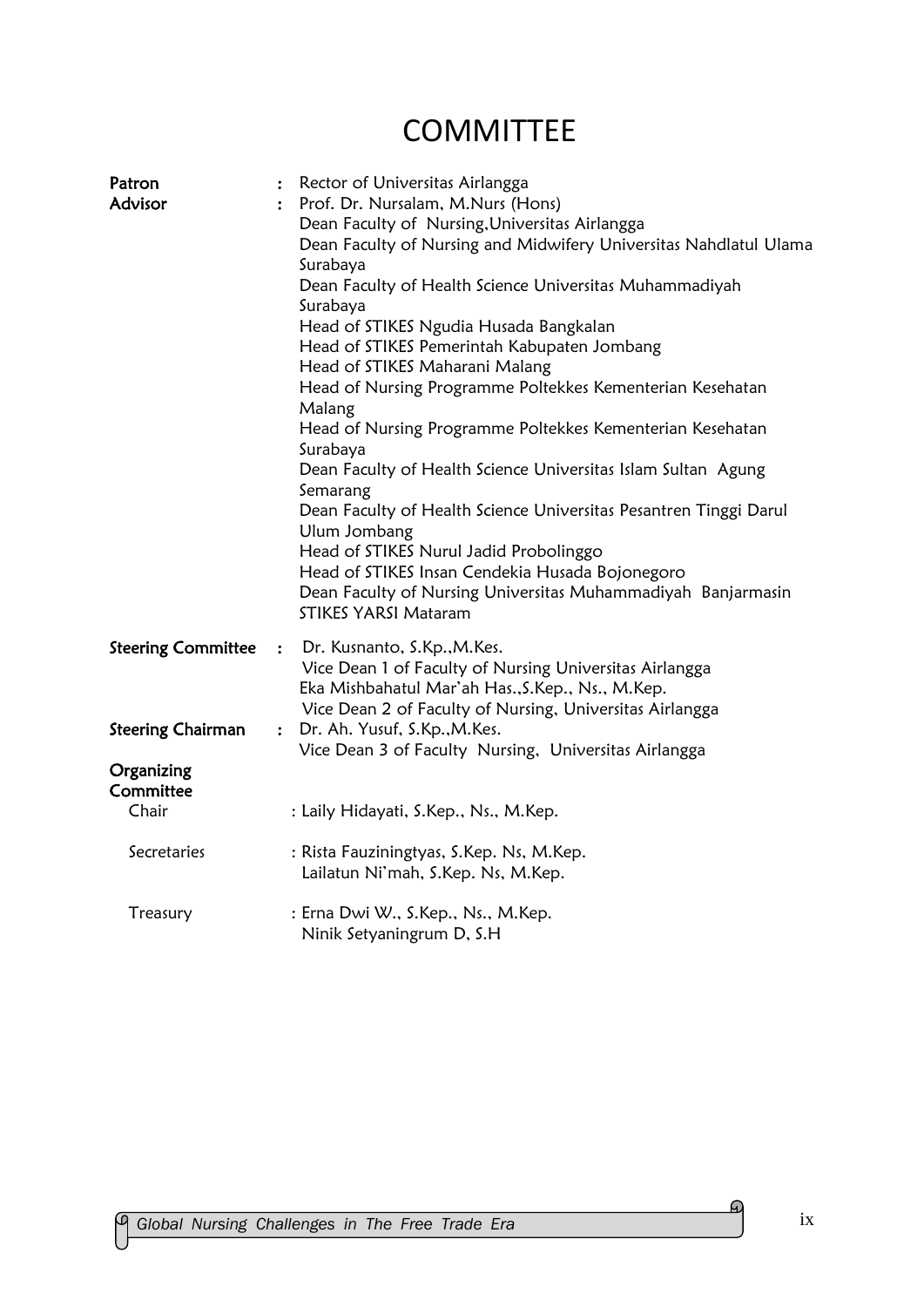| Event division<br>board                        | : Retnayu Pradanie, S.Kep., Ns.M.Kep.<br>Tiyas Kusumaningrum,<br>S.Kep., Ns.M.Kep.<br>Ika Nur Pratiwi, S.Kep., Ns.M.Kep.<br>Iqlima Dwi Kurnia, S.Kep., Ns.M.Kep.<br>Fauziyatun Nisa', S.S.T., M.Kes.<br>Ana Farida Ulfa, S.Kep., Ns., M.Kep.<br>Sestu Retno D.A, S.Kp, M.Kes<br>Rahmawati Maulidia., M.Kep<br>Wahyu Endang S. S.KM, M.Kep.<br>Dede Nasrullah, S.Kep., Ns.M.Kep.<br>Nisfil Mufidah, S.Kep., Ns.M.Kep.<br>Ferawati, S.Kep., Ns<br>Ns. Dwi Adji Norontoko, M.Kep.                                                                                                                                                                                                                                                                                                     |
|------------------------------------------------|------------------------------------------------------------------------------------------------------------------------------------------------------------------------------------------------------------------------------------------------------------------------------------------------------------------------------------------------------------------------------------------------------------------------------------------------------------------------------------------------------------------------------------------------------------------------------------------------------------------------------------------------------------------------------------------------------------------------------------------------------------------------------------|
| Scientific board                               | : Dr. Joni Haryanto, S.Kp.,MSi<br>Dr. Tintin Sukartini, S.Kp, M.Kes<br>EstyYunitasari, S.Kp, M.Kes<br>Harmayetty, S.Kp, M.Kes<br>Yulis Setiya Dewi, S.Kep., Ns., Mng<br>Erna Dwi Wahyuni, S.Kep., Ns.M.Kep.<br>Elida Ulfiana, S.Kep., Ns.M.Kep.<br>Praba Diyan Rahmawati, S.Kep.,<br>Ns.M.Kep.<br>Ilya Krisnana, S.kep, Ns, M.kep.<br>Khamida, S.Kep.Ns., M.Kep.<br>Dr. Ririn Probowati, S.Kp, M.Kes<br>Lilla Maria., M.Kep<br>Diah Ayu Fatmawati, S.Kep., Ns.,<br>M.Kep.<br>Ns Suyanto, M.Kep.<br>Yuanita Wulandari, S.Kep., Ns.MS.<br>Mulia Mayangsari, S.Kep., Ns.M.Kep.<br>Sp.Kep.MB.<br>Sri Astutik Andayani, S.Kep.Ns,<br>M.Kes.<br>M. Roni Al faqih, S.Kep., Ns<br>Ns. Endah Suprihatin, M.Kep., Sp. Mat.<br>Dr. Luluk Widarti, M.Kes.<br>Hasyim As'ari, S.Kep. Ns., M.Ked. |
| Publications,<br>partnership, &<br>Sponsorship | : Setho Hadisuyatmana, S.Kep., Ns.,<br>M.NS (CommHlth&PC)<br>Dimas Dwi Arbi, S.Kom.<br>Sylvia Dwi W., S.Kep., Ns.M.Kep.<br>Nur Hidayah, S.Kep.Ns., M.Kes.<br>Anis Satus Syarifah, S.Kep, Ns, M.Kes<br>Feriana Ira Handian., M.Kep<br>Edi Wibowo S., S.Kep, Ns, M.Kes<br>Septian Galuh Winata, S.Kep., Ns.<br>Mufarika, M.Kep.<br>Ns. Handono Fathur R.<br>M.Kep.Sp.Kep.MB.                                                                                                                                                                                                                                                                                                                                                                                                         |

x

 $\Omega_{\rm}$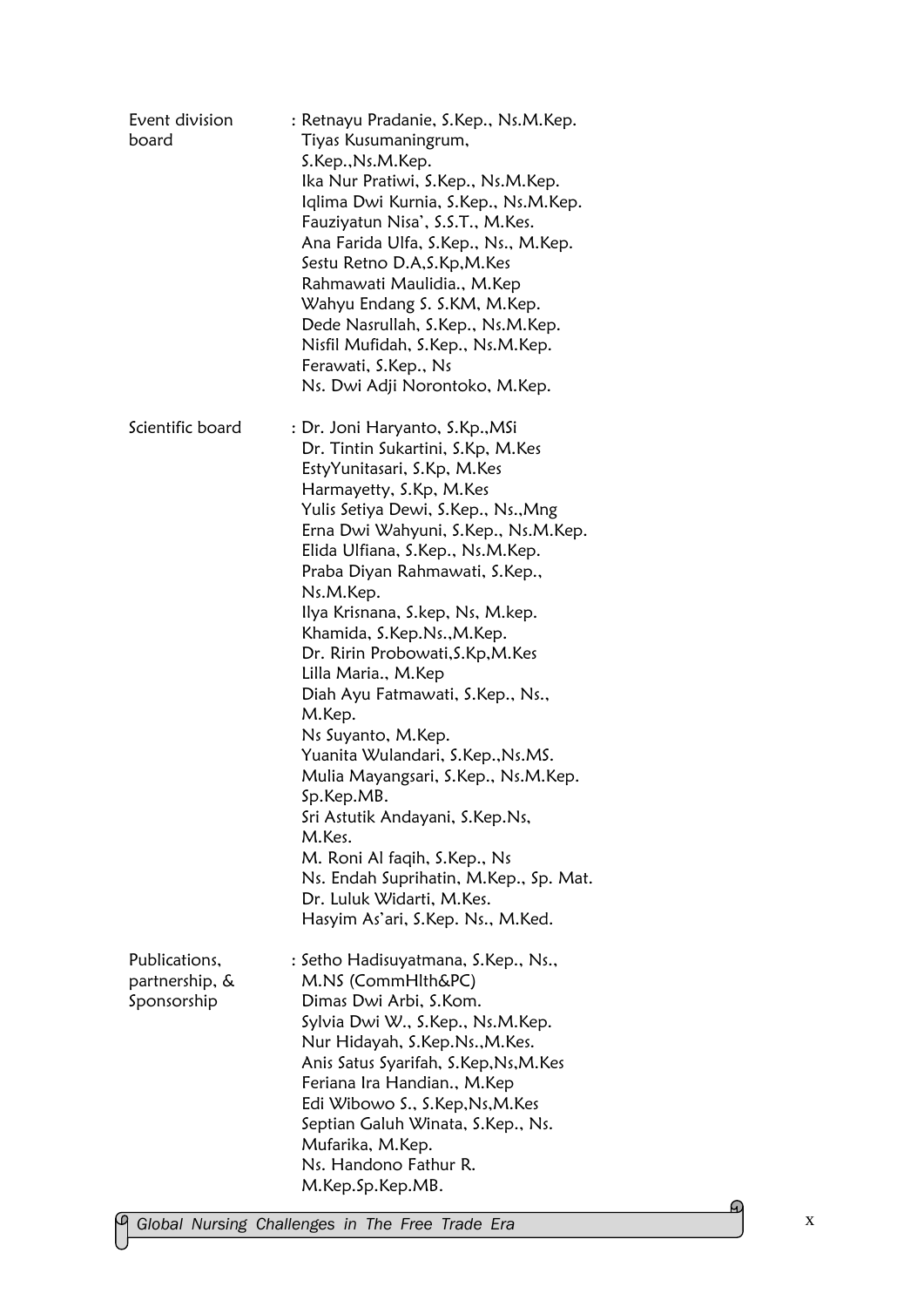### Maslicah, S.Kep., Ns.

| Accomodation<br>board | : Kristiawati, S.Kp, M.Kep., Sp. Kep. An.<br>Candra Panji A., S.Kep., Ns., M.Kep.<br>Nur Rohmawati |
|-----------------------|----------------------------------------------------------------------------------------------------|
| Logistics             | : Dr. Hanik Endang N, S.Kep., Ns.M.kep<br>Suyatik                                                  |
| Equipment division    | : M. Anwari<br>Suharto<br>Sukardjianto<br>Arifin<br>Sodikin                                        |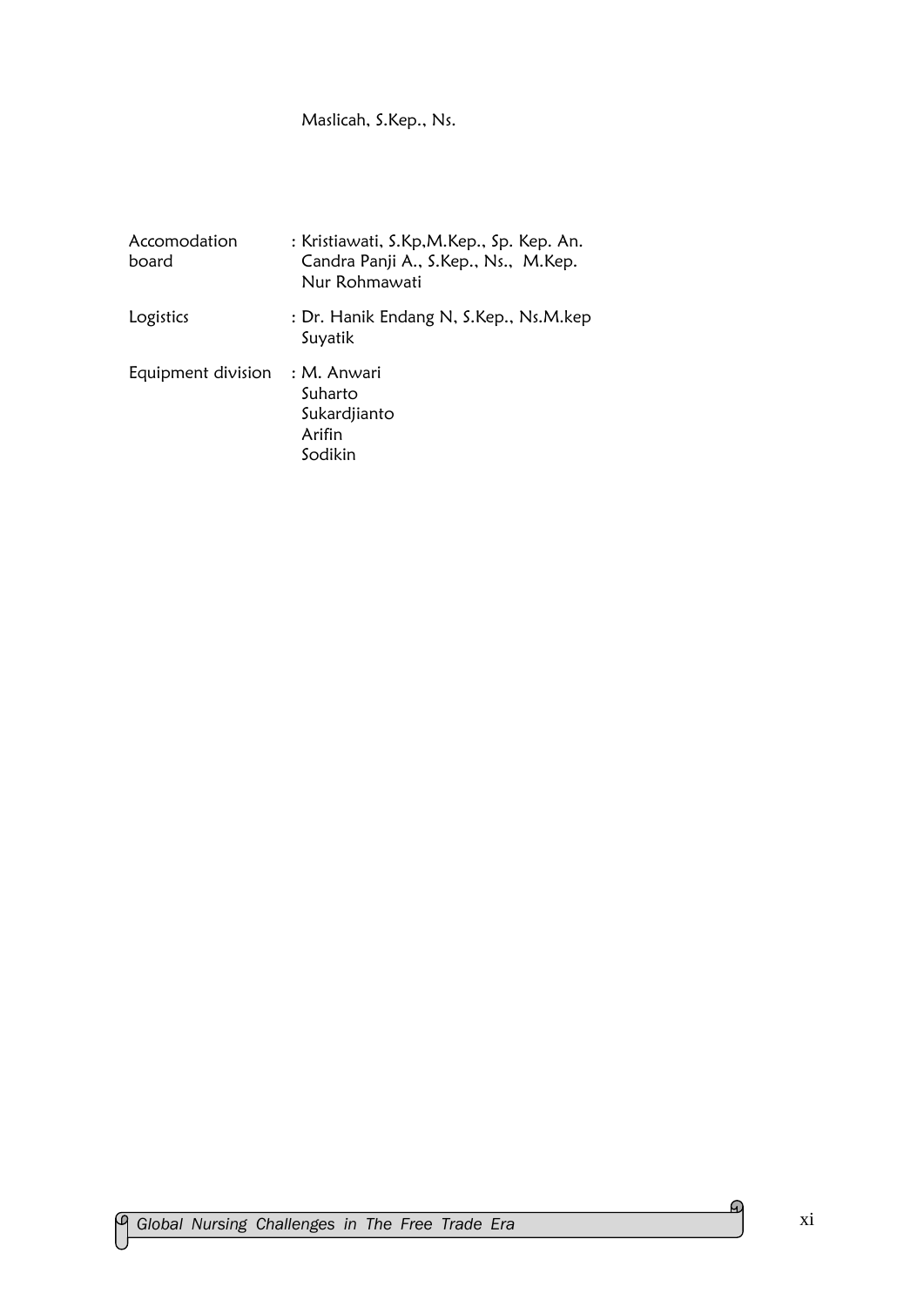## SCIENTIFIC PAPER REVIEWER

Dr. Tintin Sukartini, S.Kp, M.Kes. Universitas Airlangga, Surabaya, Indonesia

Prof. Dr. Nursalam, M.Nurs (Hons) Universitas Airlangga, Surabaya, Indonesia Ellen Rosskam, PhD, MPH. University Research Council & Center for Human Services, United States Dr. Ah. Yusuf, S.Kp.,M.Kes. Universitas Airlangga, Surabaya, Indonesia Dr. M. Hasinuddin, S.Kep., Ns., M.Kep. STIKES Ngudia Husada, Bangkalan, Indonesia Dr. Joni Haryanto, S.Kp.,MSi. Universitas Airlangga, Surabaya, Indonesia Dr. Ririn Probowati, S.Kp, M.Kes. STIKES Pemerintah Kabupaten Jombang, Indonesia Dr. Kusnanto, S.Kp.,M.Kes. Universitas Airlangga, Surabaya, Indonesia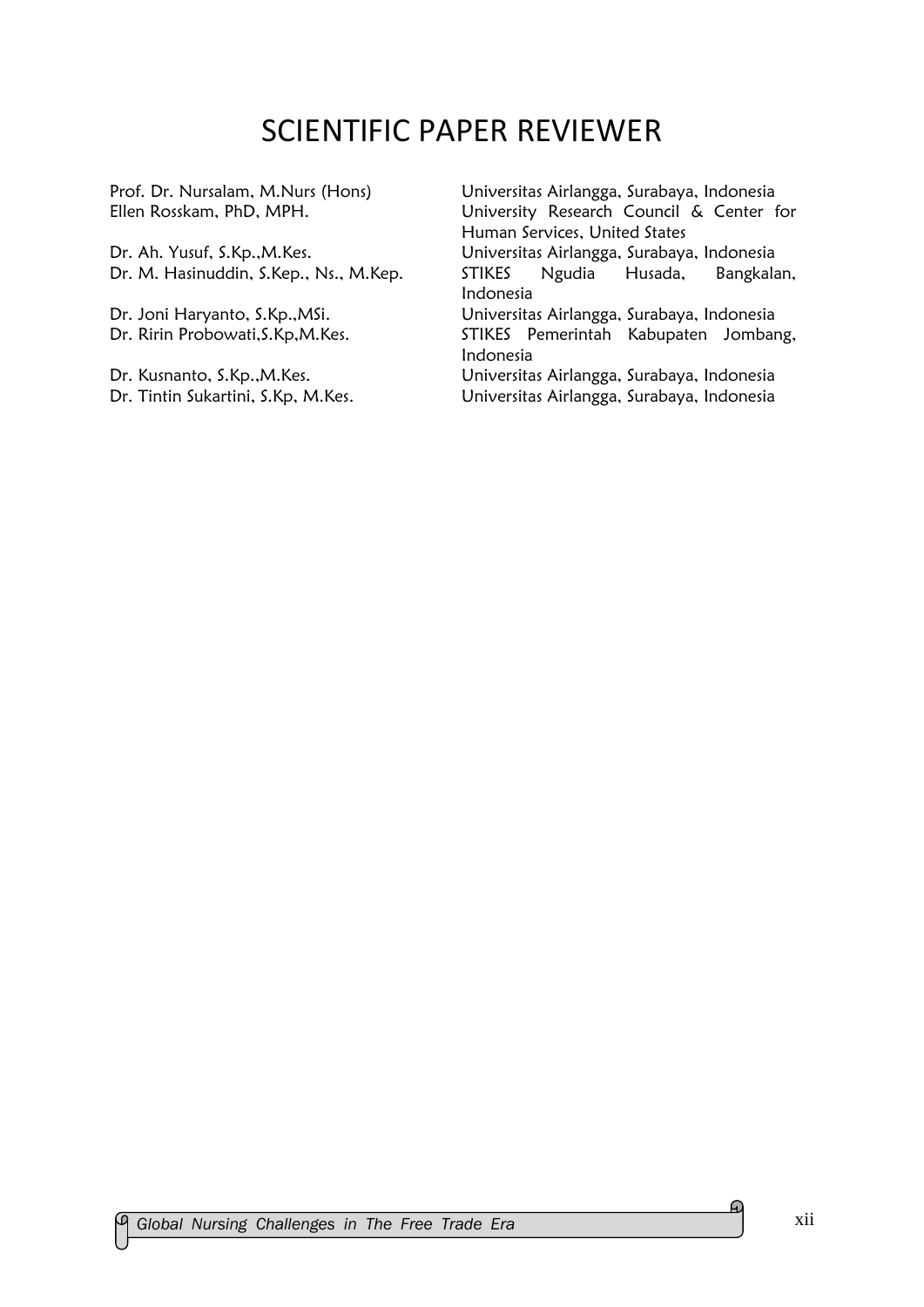# CONFERENCE SCHEDULE

| DAY 1, 8 <sup>th</sup> April 2016 |                                                            |
|-----------------------------------|------------------------------------------------------------|
| 06.30-07.30                       | Registration                                               |
| 07.30-08.00                       | Indonesia Raya Anthem                                      |
|                                   | Hymne Airlangga                                            |
|                                   | Welcoming Show (Tsuroya) Unipdu Jombang                    |
| 08.00-08.30                       | <b>Opening Remarks</b>                                     |
|                                   | Speech from Steering Committee                             |
|                                   | Speech from Dean Faculty of Nursing, Universitas Airlangga |
|                                   | Speech from Rector Universitas Airlangga                   |
|                                   | Opening Pray: Bpk H. M. Syakur (in Bahasa)                 |
| $08.30 - 08.50$                   | Keynote Speaker                                            |
|                                   | Junaidi Khotib, S.Si, M.Kes., PhD.                         |
| $08.50 - 09.00$                   | Certificate & Souvenir Given to Keynote Speaker            |
|                                   | <b>Opening Poster Presentation Sessions</b>                |
| 09.00-09.30                       | Coffee Break                                               |
| 09.30-09.45                       | Music performance: "Daul" Madura                           |

### Plenary Session I

| $09.45 - 10.05$ | Speaker 1                                                               |
|-----------------|-------------------------------------------------------------------------|
|                 | Ikuko Seki (JICA)                                                       |
|                 | Chief Advisor Japan International Cooperation Agency (JICA)             |
|                 | "Advanced Nursing Practice in the Global Nursing"                       |
| $10.05 - 10.25$ | Speaker 2                                                               |
|                 | Harif Fadhillah, S.Kp, SH, MH.Kes                                       |
|                 | Chief of INNA                                                           |
|                 | "Indonesian Nurses Ready to Compete in The Free Trade Era"              |
| $10.25 - 10.45$ | Speaker 3                                                               |
|                 | Dr. Muhammad Hadi, SKM., M.Kep.                                         |
|                 | Chief of AINEC                                                          |
|                 | "Challenges of Nursing Education in Nursing Education in Asean Economic |
|                 | Community Era"                                                          |
| $10.45 - 11.05$ | <b>Plenary Discussion</b>                                               |
|                 |                                                                         |
|                 | Certificate & Souvenir Given to Speakers                                |
| $11.05 - 12.00$ | Poster Presentation 1                                                   |
|                 | Prayer and Lunch                                                        |
| 12.00-12.30     |                                                                         |
|                 |                                                                         |

### Plenary Session II

| $12.30 - 12.50$ | Speaker 4                                                                |
|-----------------|--------------------------------------------------------------------------|
|                 | Kristen Graham, RN, RM, MNg, MPH&TM, MPEd&Tr, GDipMid, GDipHSc           |
|                 | School of Nursing and Midwifery, Flinders University, Australia          |
|                 | "Promoting Inter professional Collaboration to Improve Population Health |
|                 | Outcomes; Working with and Learning from Each Other"                     |
| $12.50 - 13.30$ | Speaker 5                                                                |
|                 | Dr. Nur Mukarromah., S.KM., M.Kes.                                       |
|                 | Dean of FIK Universitas Muhammadiyah Surabaya, Indonesia                 |
|                 | "Social Capital Approach: Prevention Of Dengue Hemorrhagic Fever With    |
|                 | Improvement Of Community Sustainability Awareness"                       |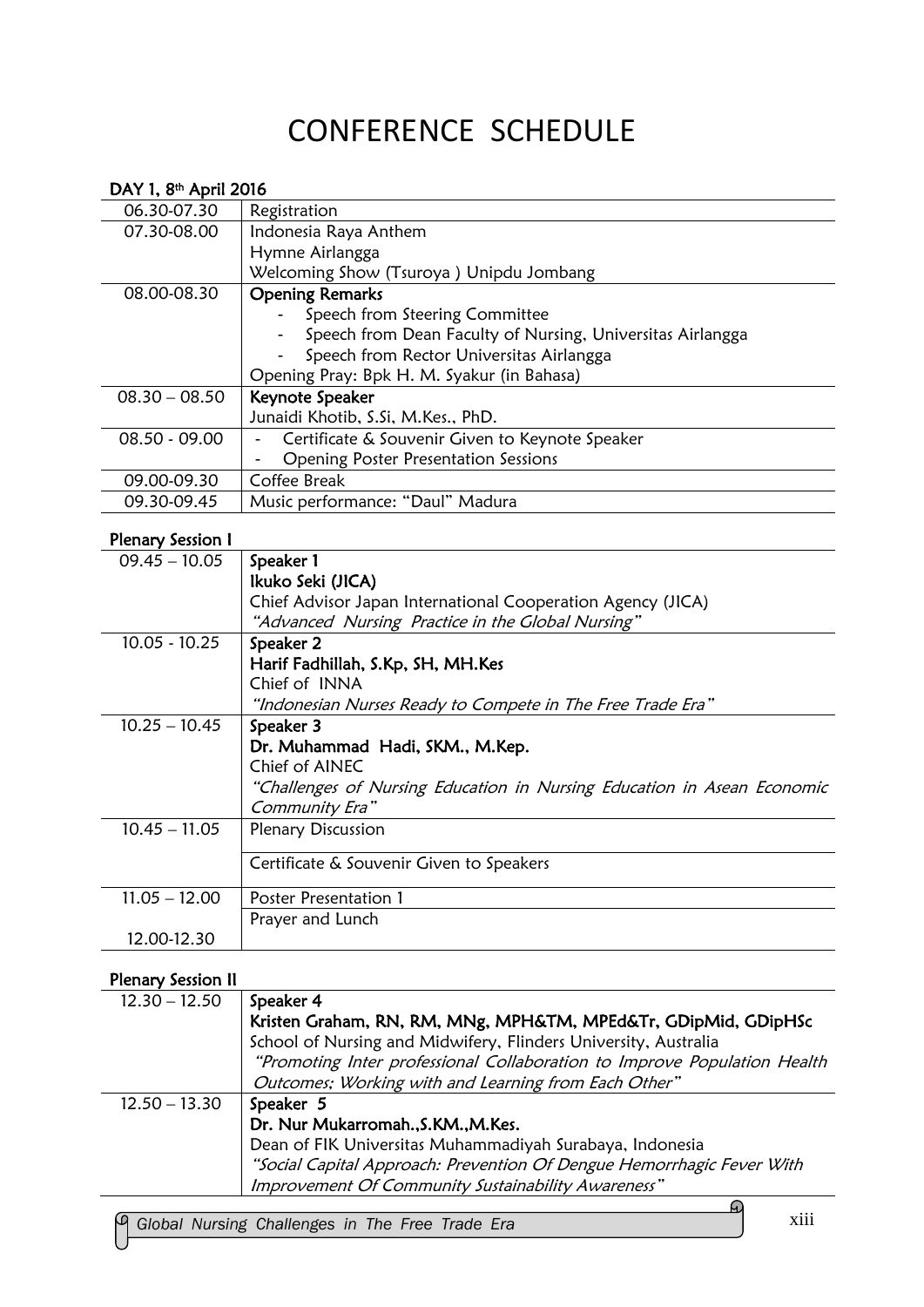| $13.30 - 13.50$ | Speaker 6                                                      |
|-----------------|----------------------------------------------------------------|
|                 | Dr. M. Hasinuddin, S.Kep., Ns., M.Kep.                         |
|                 | Director of STIKES Ngudia Husada Madura, Indonesia             |
|                 | "Enhancing Nurse's Competency in Child Care Based on Evidence" |
| $13.50 - 14.10$ | <b>Plenary Discussion</b>                                      |
|                 | Certificate & Souvenir Given to Speakers                       |
| $14.10 - 14.40$ | Coffee Break and Prayer                                        |

#### Plenary Session III

| 14.40 - 15.00   | Speaker 7                                                         |
|-----------------|-------------------------------------------------------------------|
|                 | Dr. Tri Johan Agus Y., S.Kp., M.Kep.                              |
|                 | POLTEKKES KEMENKES Malang, Indonesia                              |
|                 | "Nursing Care Management is A Success Key in Health Services"     |
| $15.00 - 15.20$ | Speaker 8                                                         |
|                 | Dr. Hanik Endang N, S.Kep., Ns., M.Kep.                           |
|                 | Faculty of Nursing, Universitas Airlangga Indonesia               |
|                 | "The Dimensions of Breast Cancer with Positive Perception Through |
|                 | Psychospiritual 'Sehat' (Syukur Selalu Hati dan Tubuh)"           |
| 15.20 - 15.40   | <b>Plenary Discussion</b>                                         |
|                 | Certificate & Souvenir Given to Speakers                          |

#### DAY 2, 9th April 2016

| 07.00-08.00 | Registration               |
|-------------|----------------------------|
| 08.00-08.15 | <b>Opening Show</b>        |
|             | Traditional Dance : Bedoyo |

#### Plenary Session IV

| $08.15 - 08.35$ | Speaker 9                                                                  |
|-----------------|----------------------------------------------------------------------------|
|                 | <b>Madiha Mukhtar</b>                                                      |
|                 | Head of Nursing Services in 500 bedded Pvt Health care sector, Ibn-e-Seina |
|                 | Hospital & Research institute Multan, Pakistan                             |
|                 | "Perception of Indonesian Nursing Students Regarding Caring Behavior and   |
|                 | Teaching Characteristics of Their Clinical Nursing Instructors"            |
| $08.35 - 08.55$ | Speaker 10                                                                 |
|                 | Dr. Makhfudli, S.Kep., Ns., M.Ked.Trop.                                    |
|                 | Faculty of Nursing, Universitas Airlangga Indonesia                        |
|                 | "Self-Efficacy Enhancement Development Model Against Biological Response   |
|                 | on Patients with Pulmonary Tuberculosis in Public Health Center            |
|                 | of Surabaya City Region"                                                   |
| $08.55 - 09.15$ | Speaker 11                                                                 |
|                 | Ima Nadatien, SKM., M.Kes                                                  |
|                 | Nahdlatul Ulama University of Surabaya, Indonesia                          |
|                 | "Pride As The Attitude To Optimize The Nurse Performance"                  |
| $09.15 - 09.35$ | <b>Plenary Discussion</b>                                                  |
|                 | Certificate & Souvenir Given to Speakers                                   |
| 09.35-09.45     | Traditional Dance Performance: Limade                                      |
| $09.45 - 10.15$ | Coffee Break                                                               |
|                 |                                                                            |

### Oral Presentation 1

| Room 1 (Garuda Mukti)<br>$10.15 - 12.15$ |  |
|------------------------------------------|--|
|------------------------------------------|--|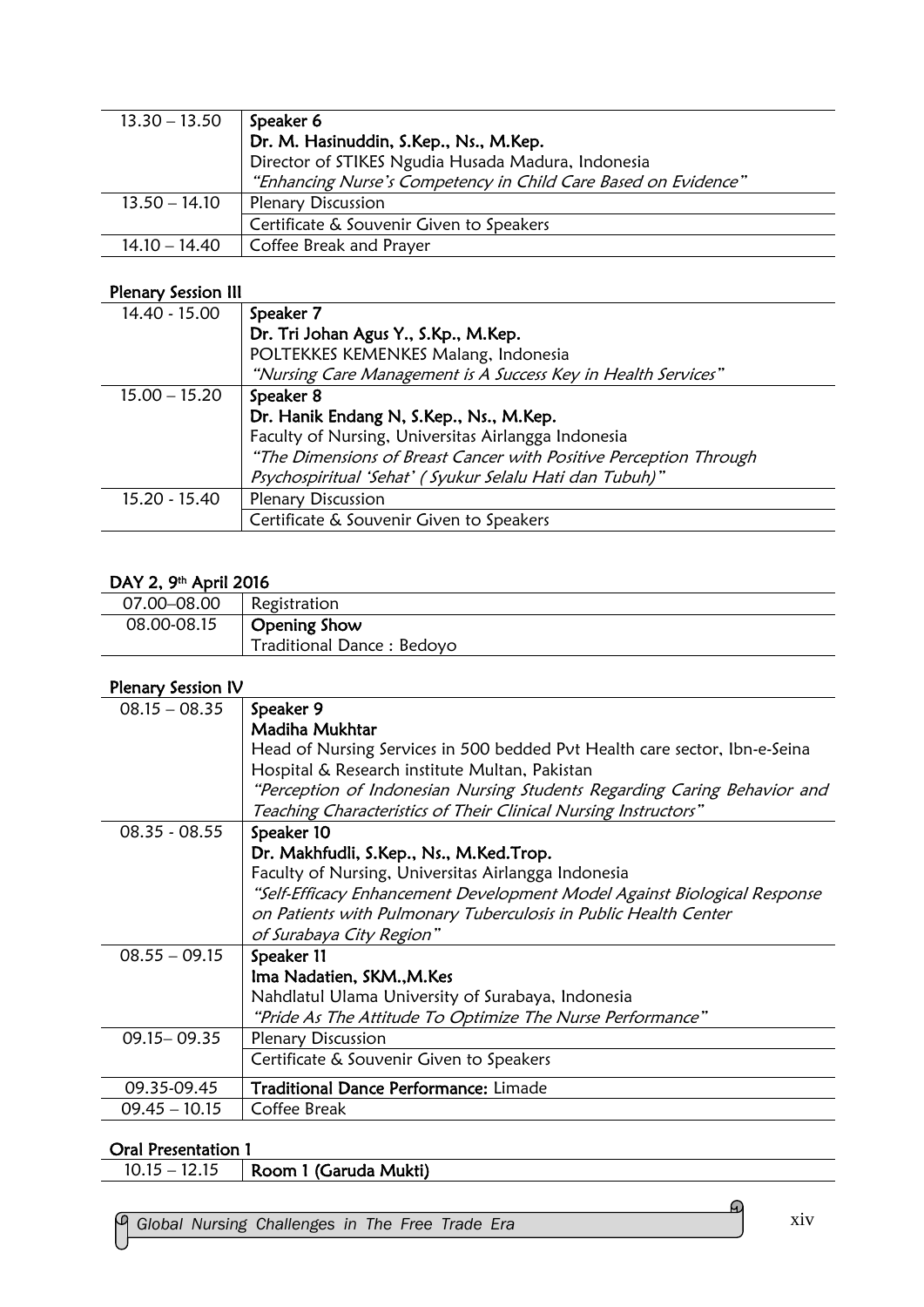|                 | Medical Surgical and Critical Care Nursing |
|-----------------|--------------------------------------------|
|                 | Management and health policy               |
|                 | <b>Geriatric Nursing</b>                   |
|                 | Room 2 (Kahuripan 301)                     |
|                 | Medical Surgical and Critical Care Nursing |
|                 | Management and Health Policy               |
|                 | <b>Geriatric Nursing</b>                   |
|                 | Room 3 (Kahuripan 302)                     |
|                 | Women Health and Pediatric Nursing         |
|                 | Room 4 (Ruang Sidang A)                    |
|                 | Women Health And Pediatric Nursing         |
|                 | Room 5 (Ruang Sidang B)                    |
|                 | Community Health and Primary Care Nursing  |
|                 | <b>Geriatric Nursing</b>                   |
| $12.15 - 13.15$ | Prayer and Lunch                           |
|                 | Poster Presentation 2                      |

### Oral Presentation 2

| $13.15 - 15.15$ | Room 1 (Garuda Mukti)                          |
|-----------------|------------------------------------------------|
|                 | Medical Surgical and Critical Care Nursing     |
|                 | Community Health and Primary Care Nursing      |
|                 | <b>Geriatric Nursing</b>                       |
|                 | Room 2 (Kahuripan 301)                         |
|                 | Medical Surgical and Critical Care Nursing     |
|                 | Community Health and Primary Care Nursing      |
|                 | <b>Geriatric Nursing</b>                       |
|                 | Room 3 (Kahuripan 302)                         |
|                 | Woment Health And Pediatric Nursing            |
|                 | Mental Health Nursing                          |
|                 | Room 4 (Ruang Sidang A)                        |
|                 | Woment Health And Pediatric Nursing            |
|                 | <b>Mental Health Nursing</b>                   |
|                 | <b>Geriatric Nursing</b>                       |
|                 | Room 5 (Ruang Sidang A)                        |
|                 | Educational and Interprofesional Collaboration |
|                 | <b>Geriatric Nursing</b>                       |
| $15.15 - 15.30$ | Coffee Break                                   |
| $15.30 - 15.45$ | <b>Closing Remark</b>                          |
|                 | Certificate Given for Co. Host & Participant   |
|                 |                                                |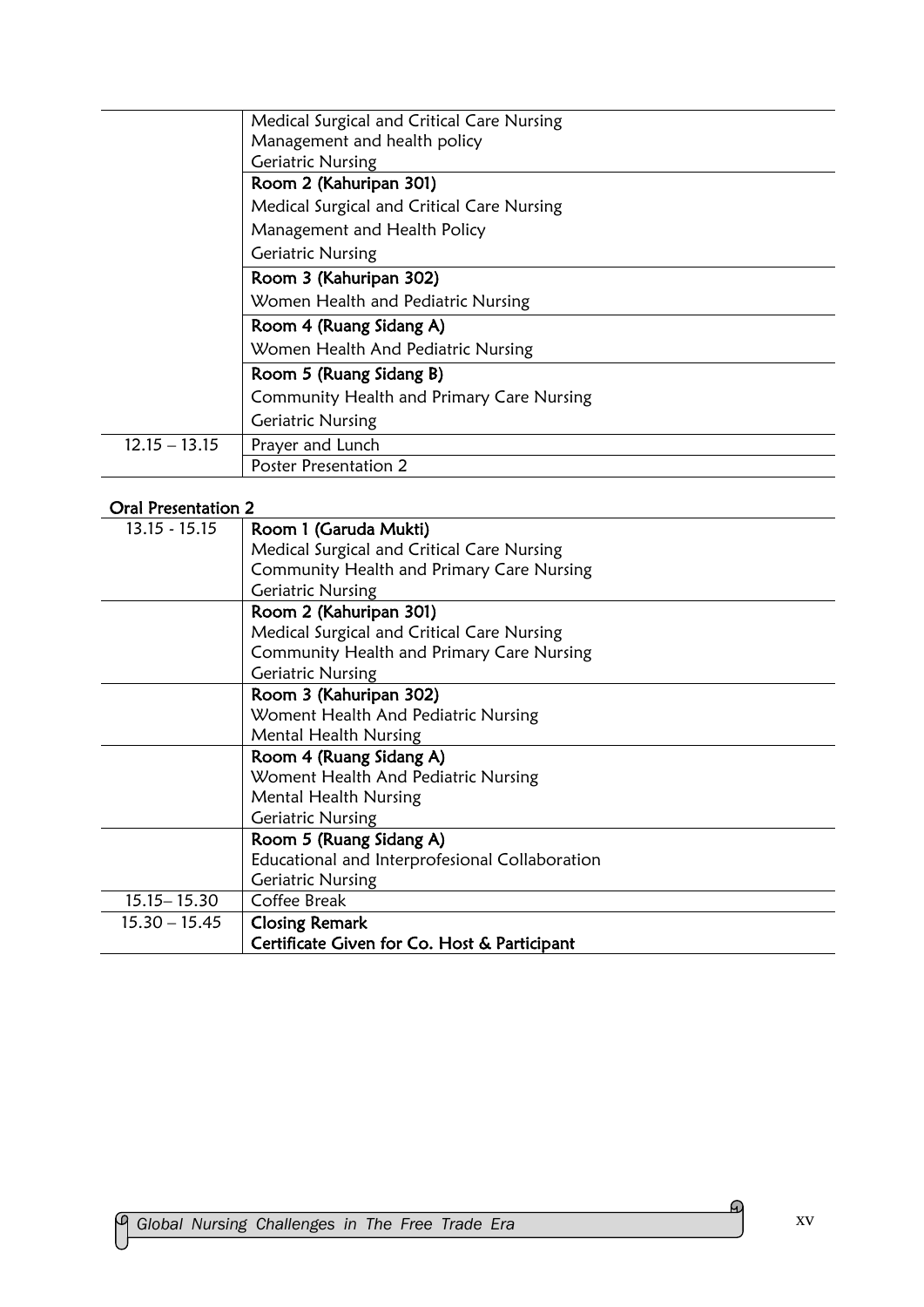## **TABLE OF CONTENTS POSTER PRESENTATION**

| Theme: Geriatric Nursing                                                                                                                                                                   | Page |
|--------------------------------------------------------------------------------------------------------------------------------------------------------------------------------------------|------|
| Caregiver Coping Experiences On Taking Care The Dementia Elderly In A Nursing<br>Home                                                                                                      | 512  |
| Ninda Ayu Prabasari P, Dr.Ahmad Yusuf, Rizki Fitryasari                                                                                                                                    |      |
| The Effect Of Gamelan As A Music Therapy To Decrease The Stress Levels Of The<br>Elderly In Lawangan - Lamongan<br>Abdul Rokhman                                                           | 513  |
| Factor Analysis Of The Age, Gender And Disease On Elderly Against Geriatric<br>Syndrome<br>Tri Nataliswati, Agus Setyo U, Nurul Hidayah                                                    | 517  |
| The Effect Of Group Therapy Activity (Tak) – Sensory Stimulation Toward The<br>Depression Levels Of The Elderly In Upt Pasuruan Elderly Social Services Babat -<br>Lamongan<br>Arifal Aris | 524  |
| The Relationship Between Nutritional Knowledge And Nutritional Status Of Ederly In<br>Tambar Jogoroto Jombang<br>Kurniawati*, Ana Farida Ulfa*, As'ad Faishal*                             | 529  |
| Ginger Therapy To Reduce Pain In Elderly With Osteoarthritis<br>Eliza Zihni Zatihulwani, Candra Panji Asmoro                                                                               | 530  |
| Combination Effects Celery And Carrots To Decrease Blood Pressure In The Elderly<br>With Hypertension Grade I<br>Mochamad Budi Santoso, Argi Virgona Bangun, Luthfia Ghaisani Hakim        | 531  |
| The Correlation About Knowledge Of Death And Level Of Spiritual Activity To Elderly<br>In Nursing Home<br>Anjar Supriyono, Ah Yusuf, Elida Ulfiana                                         | 532  |
| Theme: Management and Health Policies                                                                                                                                                      | Page |
| Implementing Management Of Continuing Professional Development (CPD) At<br>Semarang Medical Center<br>Ike Puspitaningrum, Ani Margawati, Tri Hartiti                                       | 533  |
| The correlation of therapeutic communication and patient satisfaction at kertabumi<br>room,<br>dr. Wahidin sudiro husodo hospital, mojokerto<br>Ayu Dewi Nastiti, Made Indra Ayu Astarini  | 534  |
| Discharge planning as the effort to improve readiness to return home in stroke patients<br>Mukhoirotin, Zulfa Khusniyah, Moch. Yadi Kriswanto                                              | 539  |
| Relationship between organizations, leadership and patient safety: a literature review<br>Leni Agustin, Naya Ernawati, Misutarno                                                           | 544  |
| ൘                                                                                                                                                                                          |      |

507 *Global Nursing Challenges in The Free Trade Era*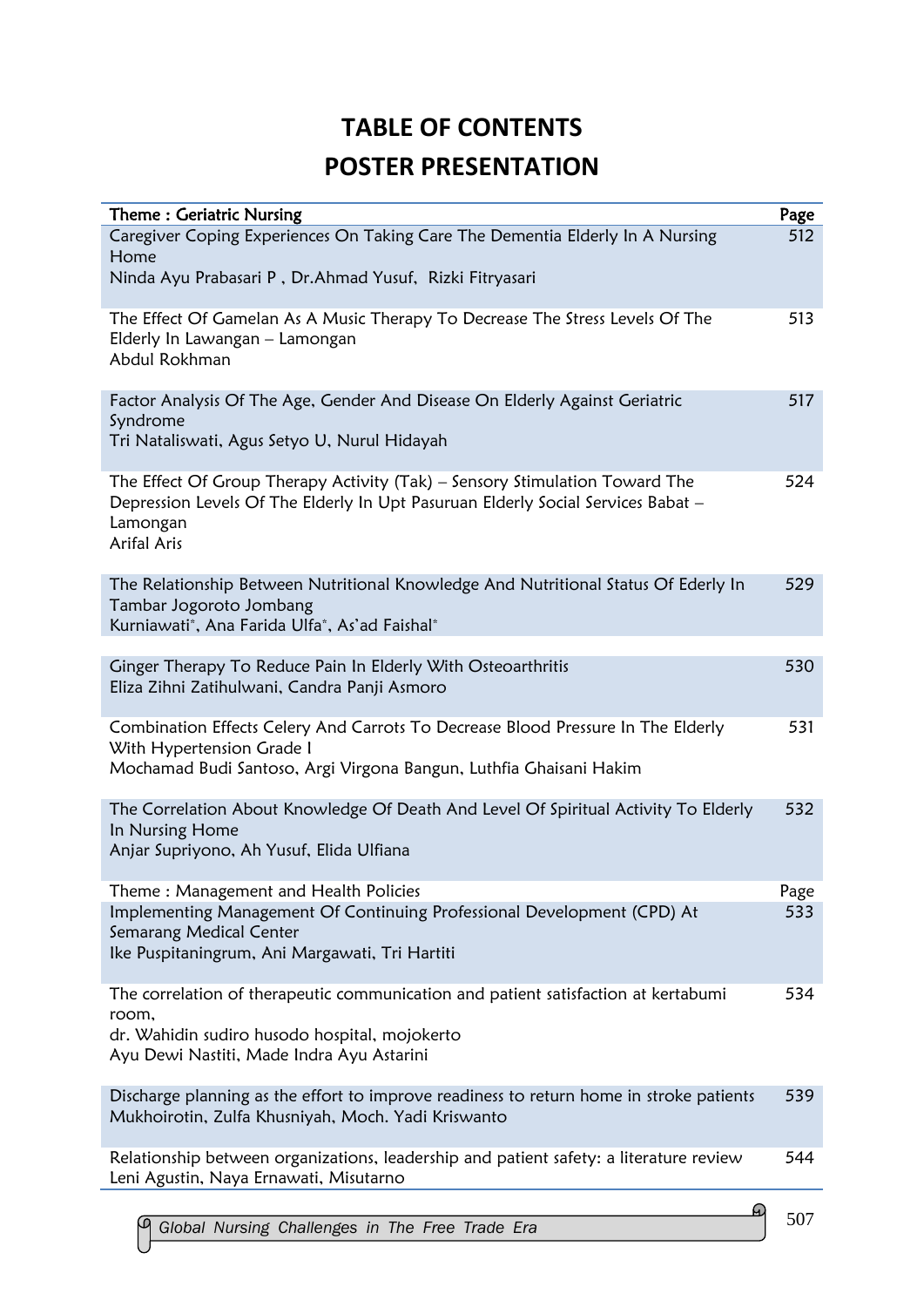| The Effect Of Implementation On Nursing Round And Patient Satisfaction<br>Roihatul Zahroh, Retno Twistiandayani                                                                                                       | 549  |
|-----------------------------------------------------------------------------------------------------------------------------------------------------------------------------------------------------------------------|------|
| Relationship between nurse caring behavior with patient satisfaction in isolation room<br>of<br>Prof. Dr. H. Aloei saboe hospital, Gorontalo city<br>Rini Wahyu Mohamad, Rizki Fitryasari PK, Rr Dian Tristiana       | 550  |
| Application Relations Professional Nursing Care Model Team With Hospital Patient<br>Satisfaction In Jombang<br>Edi Wibowo S, Gunari                                                                                   | 559  |
| Role Of Nurse In The Provision Of Health Education With Self Care Model Approach<br>Toward Readiness Of Patients To Increas In Self Care And Stress Level In Stroke<br>Patients<br>Dhian Satya R, Merina Widyastuti   | 563  |
| Theme: Medical Surgical and Critical Care Nursing                                                                                                                                                                     | Page |
| The Effect of Giving Crude Extract of Purslane Topically to Accelerate the 2nd Grade of<br>Burn Healing Process in Guinea Pigs<br>Oktaffrastya W.S., I. Ketut Sudiana, Erna Dwi Wahyuni                               | 570  |
| Efficacy of Occupational Therapy Increasing Daily Activities Toward Patient with<br>Neurological Disorders<br>Saktya Yudha Ardhi Utama, Lingling Marinda Palupi                                                       | 577  |
| The Roles of Nurses And Educational Knowledge in Chemotherapy Administation: A<br>Literature Review<br>Hein Thu, Selpina Embuai, Moomina Siauta                                                                       | 581  |
| The Relationship of Work Stress With Nurse Performance in Critical Rooms (Emergency<br>Unit, Operating Theater And Recovery Room) Caruban Hospital Madiun<br>Fibriansari, Rizeki Dwi, Hendri Palupi, Ita Maulidiawati | 585  |
| Correlation Between in The Use of TB-Dots and Pulmonary Tuberculosis Patient's Level<br>of Treatment Adherence<br>Pujiani Anita Diana Dwi S                                                                           | 590  |
| Effectiveness of Cognitive Behavior Therapy (CBT) to Reduce Stress in Systemic Lupus<br>Erythematosus (SLE) Patients<br>Fitriana Kurniasari Solikhah, Dian Perdana Fitri Mandasari, Eliza Zihni Zatihulwani           | 595  |
| The Correlation Between the Degree of Smoking by Brinkman Index and the Lung Vital<br>Capacity<br>Khotimah                                                                                                            | 599  |
| Increasing Frequency of Defecation with the Provision of Juice Aloevera<br>Nuh Huda                                                                                                                                   | 603  |
| Internal Stigma Causes Depression on HIV/AIDS<br>Herin Mawarti, Endang Tri Setyaningsih                                                                                                                               | 607  |
| Literature Review: Scaling up Tuberculosis Case-Finding in Community Setting<br>R Endro Sulistyono, Aang Kunaifi, Syaifuddin Kurnianto                                                                                | 608  |
| Affirmation-Tapping as A Model of Emotion Management to Help Achieve the<br>Targeted-Therapy Blood Pressure in Hypertensive Patients<br>Joko Suwito, Moch. Najib, Adin Mu'afiro                                       | 612  |
| The Correlation Between Level of Education and Experience Families with Coping<br>Mechanisms of HIV Positive Mothers Family in Tulungagung<br>Uswatun Khasanah, Purwaningsih, Erna Dwi Wahyuni                        | 613  |
|                                                                                                                                                                                                                       |      |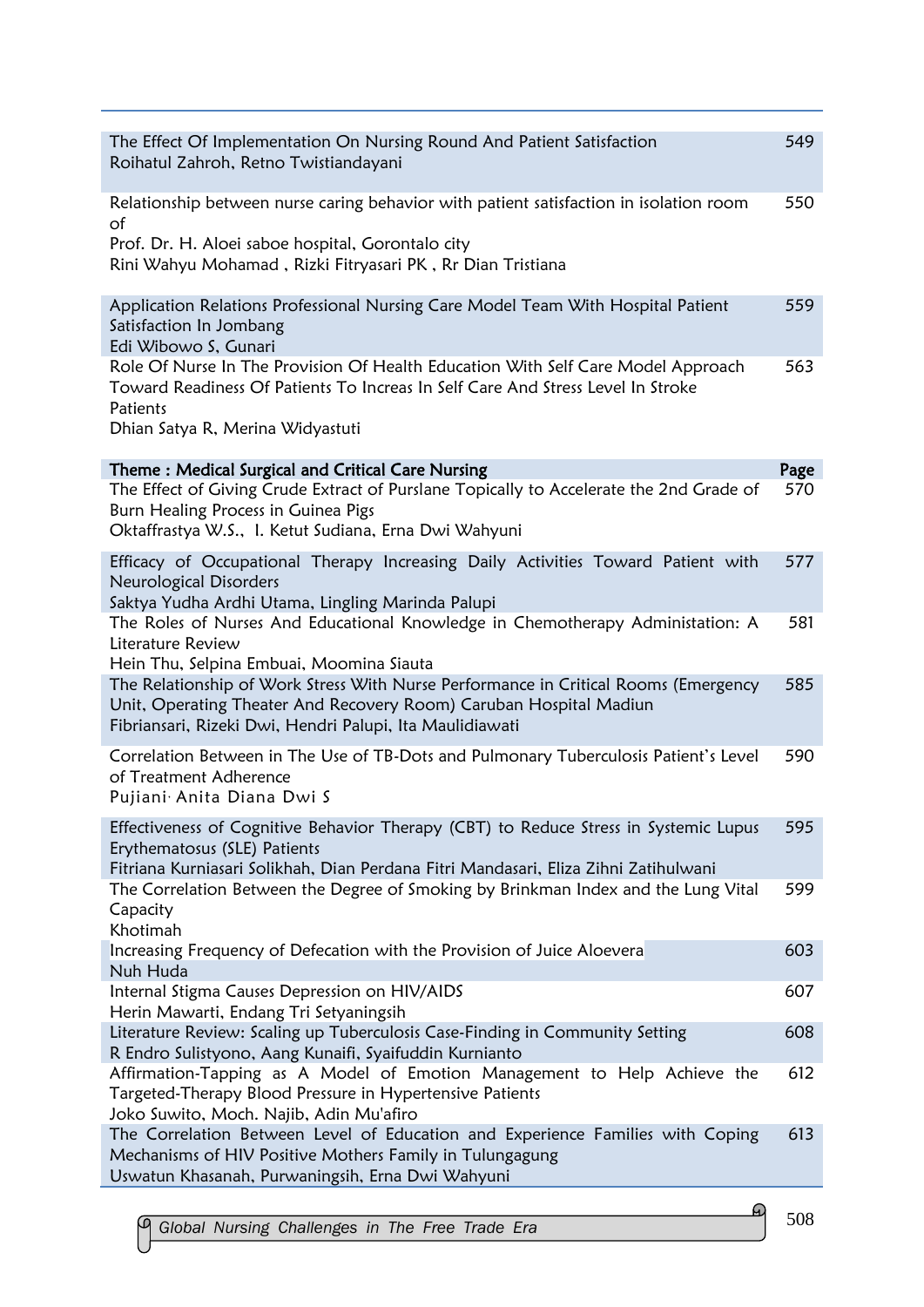| Health Promotion Strategy on HIV-AIDS in the Affected Area on Mount Merapi                                                                                                                                                          | 614         |
|-------------------------------------------------------------------------------------------------------------------------------------------------------------------------------------------------------------------------------------|-------------|
| Yogyakarta<br>Nuzul Qur'aniati, Purwaningsih, Djoko Agus Purwanto                                                                                                                                                                   |             |
| Drugs Supervisor Activeness Correlated with Motivation and Tuberculosis Medication<br>Adherence                                                                                                                                     | 615         |
| Dimas Surya Bagaskoro, Tintin Sukartini, LailyHidayati<br>Theme: Mental Health Nursing                                                                                                                                              |             |
| Effectiveness of Lavender Aromatherapy On Anxiety Level: A Literature Review<br>Caturia Sasti Sulistyana, Zay Yar Tun                                                                                                               | Page<br>616 |
| Relationship Between Coping Mechanism Orientation And Anxiety Level In<br>Hemodialysis Chronic Renal Failure Patients<br>Wahyu Nofitasari, Rizki Fitryasari, Ika Yuni Widyawati                                                     | 620         |
| Theme: Women Health and Pediatric Nursing                                                                                                                                                                                           | Page        |
| The efficacy of cognitive behavior therapy (CBT) For reducing anxiety and increasing<br>self-efficacy In third trimester primigravidae<br>Linda Juwita, Budi Santoso, Mira Triharini                                                | 625         |
| Effectiveness of colostrum and dry gauze as topical treatment to accelerate<br>separation time of umbilical cord<br>Diah Eko Martini                                                                                                | 626         |
| Effect of peer group support to decrease the level of stress in patients with cervical<br>cancer before facing chemotherapy in merak room at dr. Soetomo hospital surabaya<br>Septian galuh winata, Taufan arif, Ronal Surya Aditya | 630         |
| The prevalence and social support postpartum depression mother in banyumas<br>Devita elsanti                                                                                                                                        | 635         |
| Effect of aerobic exercise on menstrual pain<br>Nunik Purwanti, Lono Wijayanti, Arif Helmi Setiawan                                                                                                                                 | 641         |
| Effect of giving "katuk" leaves towards the fluency of asi production on<br>breastfeeding mother in peterongan district health jombang regency<br>Dian Puspita Yani, Dewi Triloka Wulandari, Rofiqoh Anis                           | 645         |
| Effectiveness of warm compress in reducing pain contraction on first stage of labor<br>Fritria Dwi Anggraini                                                                                                                        | 651         |
| The effect of date palm for the smoothness of breast milk On post partum maternal<br>Suyati, Siti Roudhotul J, Yuyun Fitriani                                                                                                       | 655         |
| Growth and development of preschool children in kindergarten childhood ABA 1<br>Lamongan<br>Dadang Kusbiantoro                                                                                                                      | 655         |
| Writing emotional experience to decrease aggressive behaviour in adolescents in<br>blajo village subdistrict kalitengah.<br>Siti sholikhah                                                                                          | 656         |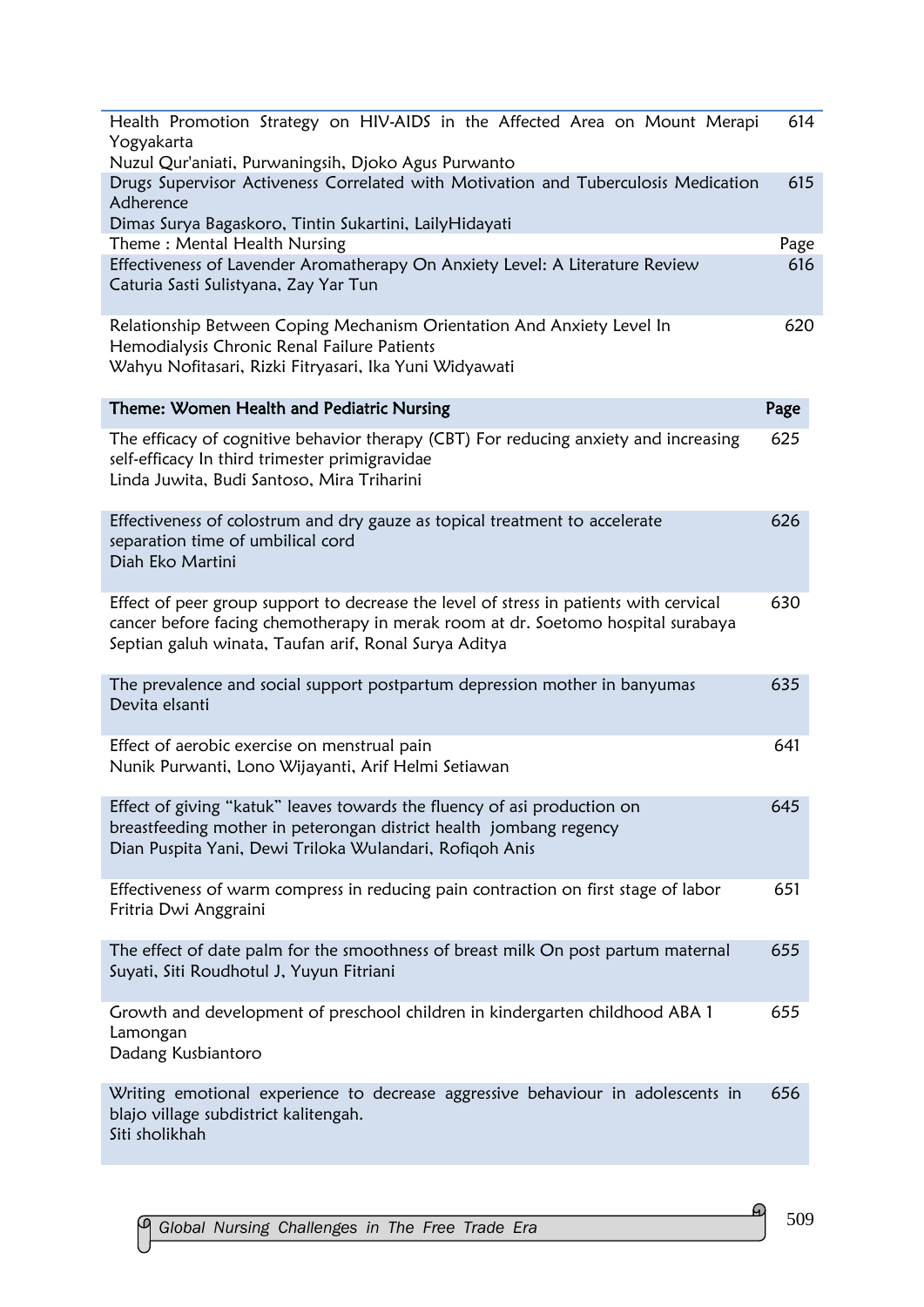| Improved the ability of caregiver and mother in taking care of children personal<br>hygiene in child care centre approach to education and training: the community<br>service<br>Praba Diyan Rachmawati, Iqlima Dwi Kurnia, Ilya Krisnana, Kristiawati, Yuni Sufyanti<br>Arief, Nuzul Qur'aniati | 657 |
|--------------------------------------------------------------------------------------------------------------------------------------------------------------------------------------------------------------------------------------------------------------------------------------------------|-----|
| The analysis factors of family support related to exclusive breastfeeding based on<br>precede proceed theory in public health centre rinbesi atambua selatan<br>Maltidis Asry Seran, Yuni Sufyanti Arief, Iqlima Dwi Kurnia                                                                      | 658 |
| The differences fine motor development on preschool children through collage and<br>clay art therapy<br>Mita Noviyanti, Yuni Sufyanti Arief, Ilya Krisnana                                                                                                                                       | 659 |
| The influence of gurah frequency, On the incidence of vaginal discharge<br>Lelly Aprilia Vidayati                                                                                                                                                                                                | 660 |
| Effects of age, parity, setio caesarea history and prom on sectio caesarea labors in<br>rsud syarifah ambami rato ebuh bangkalan<br>Zakkiyatus Zainiyah, Eny Susanti, M. Suhron                                                                                                                  | 661 |
| Temulawak connsumption by the effect on postpartum mother lactation<br>Novi Anggraeni                                                                                                                                                                                                            | 662 |
| A literature review : the effectiveness of using guided imagery therapy to reduce pain<br>in children<br>Rahmawati Maulidia                                                                                                                                                                      | 663 |
| The effect of nurse therapeutic touch therapy to hospitalization stress on preschool<br>(aged 3-6 years) who given infuse instalation procedure in adi husada hospital<br>surabaya<br>Ellies Retnowati, Kristiawati, Praba Diyan Rachmawati                                                      | 664 |
| The correlation between the knowledge and anxiety level of labor process at the<br>third trimester of pregnant women<br>Sri Banun Titi Istiqomah, Helmi Annuchasary, Siti Robiatul Adawiyah                                                                                                      | 670 |
| Relationship between knowledge and attitude with communication of nurses in<br>invasive nursing on school age children<br>Lilla Maria                                                                                                                                                            | 673 |
| The integration of family centred nursing and tannahil's model toward family's<br>abilities to control teenagers' risky sexual behaviors in bangkalan<br>Fitriah                                                                                                                                 | 678 |
| Influence behavior therapy (modelling technique and economic token) to frequency<br>of enuresis in pre school children<br>Ulva Noviana                                                                                                                                                           | 685 |
| The effect of iron tablets with sweet orange juice consumption to increase<br>hemoglobin levels of pregnant womens<br>Sabrina Dwi Prihartini                                                                                                                                                     | 686 |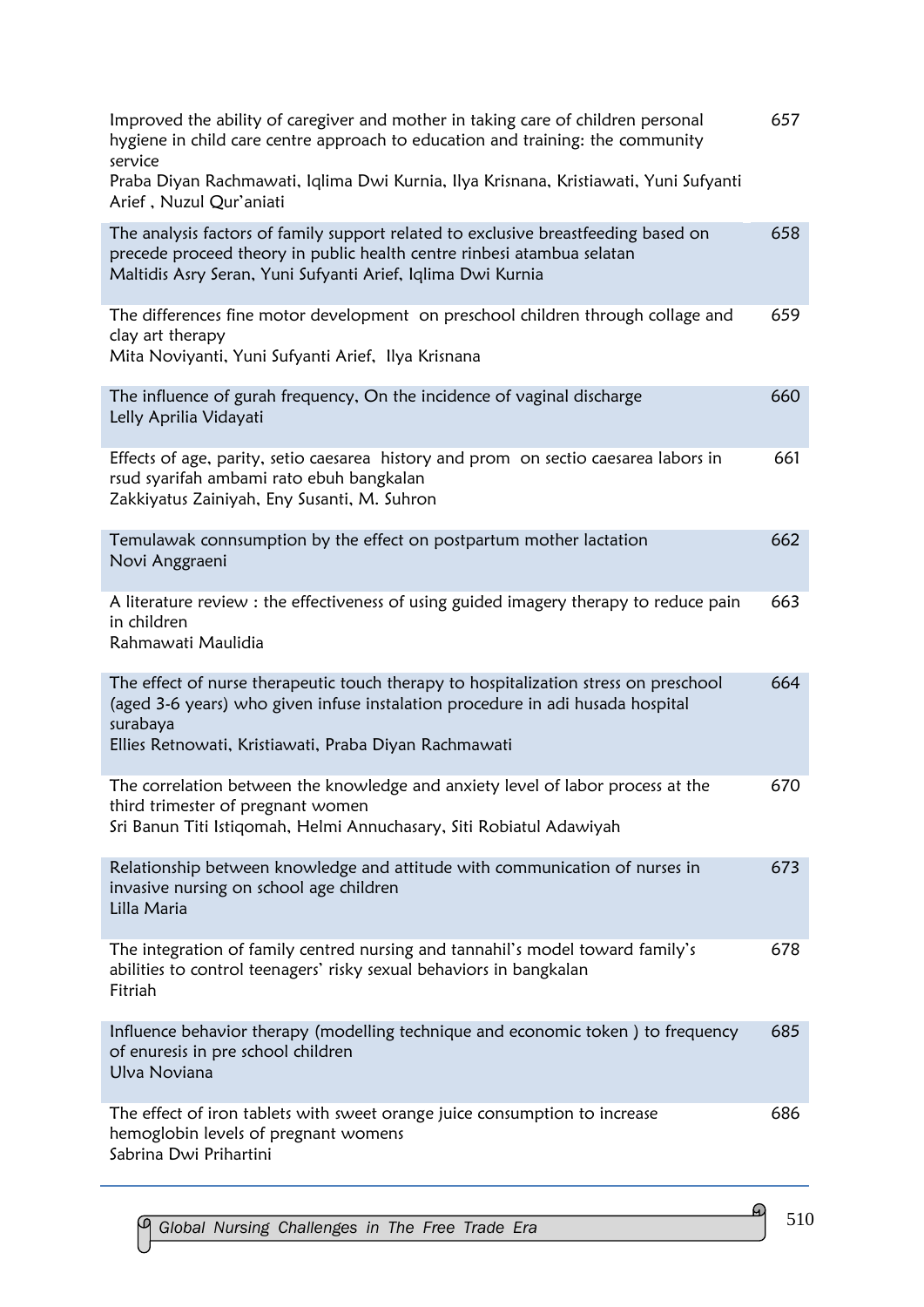| The differences and effectiveness of parturition gymnastics in early mobilization of<br>uterine involution<br>Devi endah saraswati                                                                                | 687 |
|-------------------------------------------------------------------------------------------------------------------------------------------------------------------------------------------------------------------|-----|
| Cooking class activity improves fine motor development of preschool children<br>Tsuwaibatul islamiyah, Yuni sufyanti arief, Ilya krisnana                                                                         | 688 |
| Mozart music therapy to reduce pain in patients of post operative sectiocaesarea<br>with anesthesia sab (sub arakhnoid block) in shofa 2 rsu haji surabaya<br>Esti Yunitasari, Erfina Ihda Imami                  | 689 |
| Maternal Motivation For Completing The Immunization Status For Children Based<br>On The Integration Of The Basic Model Of Lawrance Green And Mc. Clelland<br>Linda Rosliana Hidayanti, Nursalam, Nuzul Qur'aniati | 690 |
| Post date pregnancy in coleration with Asphyxia case in newborn baby<br>Ninik Azizah, Muzayyaroh, Jannatul Hasanah                                                                                                | 691 |
| Effect of stimulation method to play role (role play) power capability to remember<br>(memory) Children ages 4-6 years in Tk Tunas Harapan I Pamekasan<br>Hamimmatus Zainiyah                                     | 695 |